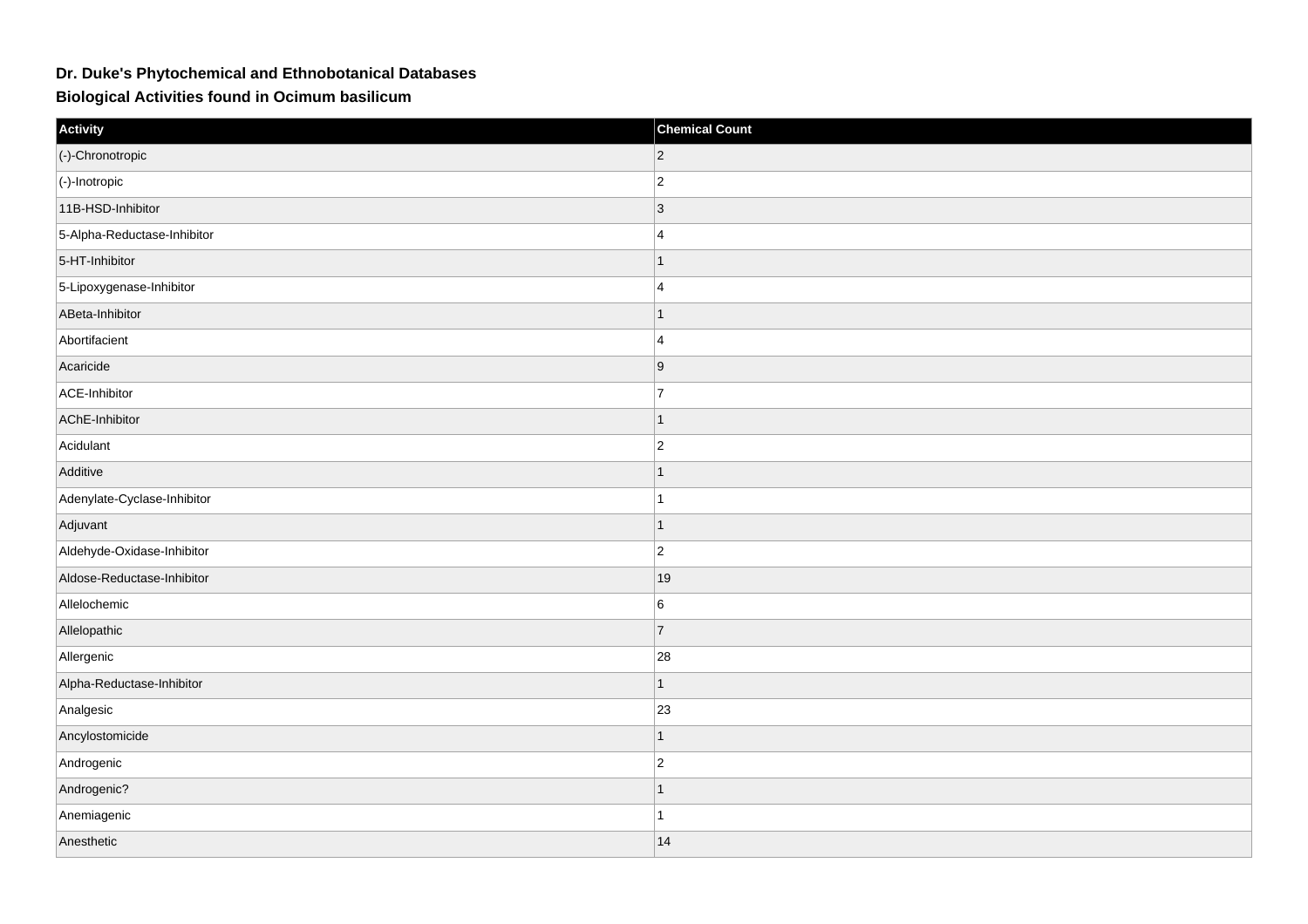| Activity                     | <b>Chemical Count</b> |
|------------------------------|-----------------------|
| Angiogenic                   | $\vert$ 1             |
| Angiotensin-Receptor-Blocker | $ 3\rangle$           |
| Ankylostomacide              |                       |
| Anorexic                     | $\mathbf 1$           |
| Anthelmintic                 | $\overline{5}$        |
| Antiacetylcholine            | $\mathbf 1$           |
| Antiacetylcholinesterase     | 11                    |
| Antiacid                     | $\mathbf 1$           |
| Antiacne                     | 11                    |
| Antiacrocyanotic             | $\overline{1}$        |
| Antiacrodermatitic           | $\overline{1}$        |
| Antiacrodynic                | $\mathbf 1$           |
| AntiADD                      | $\mathbf{1}$          |
| Antiadenomic                 | 3                     |
| Antiadenoviral               |                       |
| Antiaflatoxin                | $\overline{4}$        |
| AntiAGE                      | $\mathbf{1}$          |
| Antiaggregant                | 16                    |
| Antiaging                    | $\overline{7}$        |
| Antiakathisic                | $\mathbf 1$           |
| Antialcoholic                | $\overline{4}$        |
| Antialdosteronic             | $\mathbf 1$           |
| Antialkali?                  | 1                     |
| Antialkalotic                | $\mathbf 1$           |
| Antiallergenic               | $\mathbf{1}$          |
| Antiallergic                 | 16                    |
| Antialopecic                 | 6                     |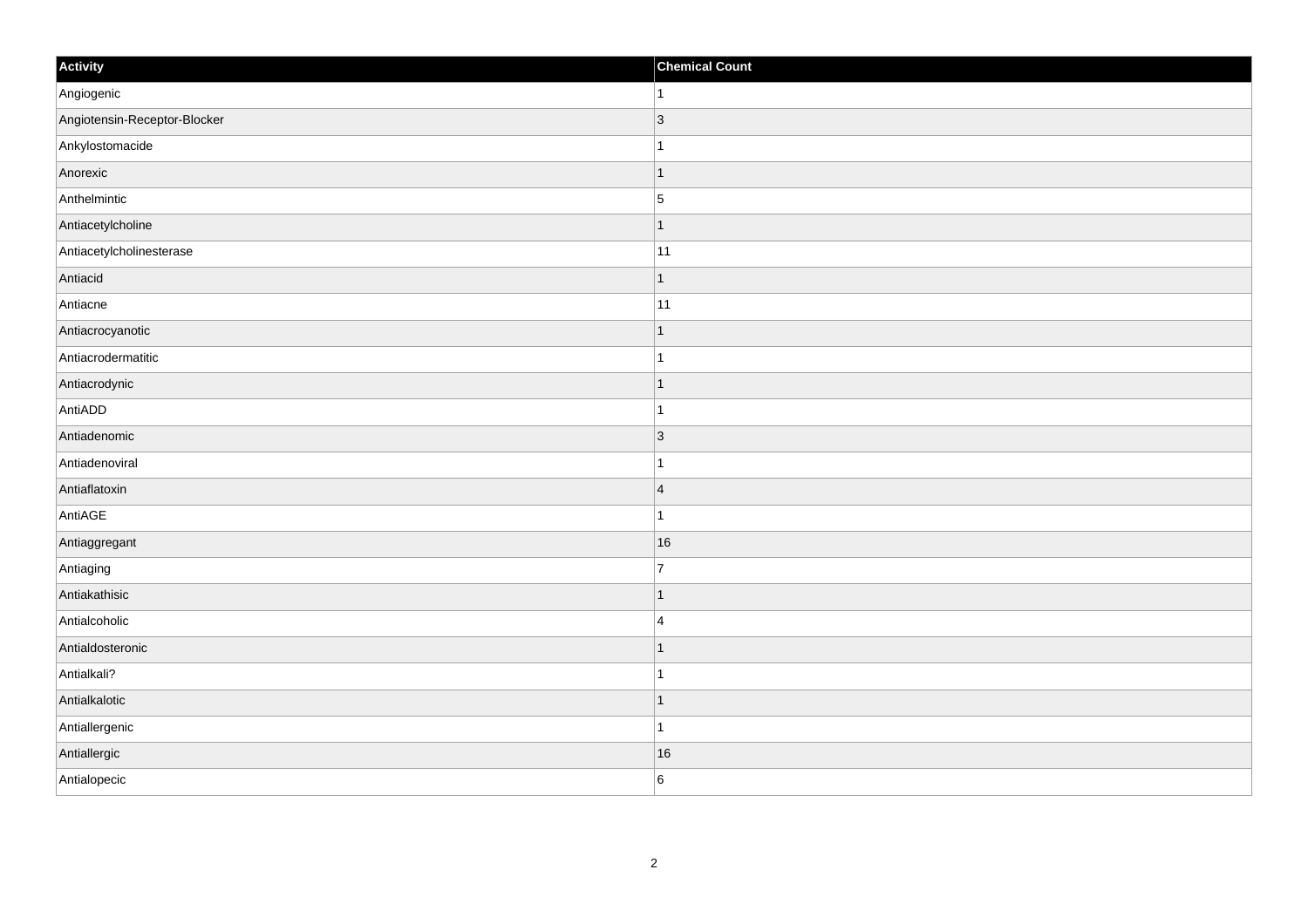| Activity             | <b>Chemical Count</b> |
|----------------------|-----------------------|
| Antialzheimeran      | $\vert$ 7             |
| Antialzheimeran?     | $\vert$ 4             |
| Antiamblyopic        | $\mathbf{1}$          |
| Antianaphylactic     | 5                     |
| Antiandrogenic       | 4                     |
| Antianemic           | $\vert$ 3             |
| Antianginal          | $ 2\rangle$           |
| Antiangiogenic       | $\overline{5}$        |
| Antianorectic        | $ 2\rangle$           |
| Antianorexic         | $\mathbf{1}$          |
| Antianoxic           | $\vert$ 1             |
| Antianxiety          | $\vert$ 3             |
| Antiapoplectic       | $\vert$ 1             |
| Antiapoptotic        | $\vert$ 1             |
| Antiarabiflavinotic  | $\vert$ 1             |
| Antiarachidonate     | $\mathbf{1}$          |
| Antiarrhythmic       | $\overline{8}$        |
| Antiarteriosclerotic | $ 2\rangle$           |
| Antiarthritic        | 15                    |
| Antiasthmatic        | 8                     |
| Antiasthmatic?       | $ 2\rangle$           |
| Antiatherogenic      | $ 3\rangle$           |
| Antiatherosclerotic  | 9                     |
| Antibacillary        | $ 2\rangle$           |
| Antibacillus         | $\vert$ 1             |
| Antibackache         | $\mathbf{1}$          |
| Antibacterial        | 52                    |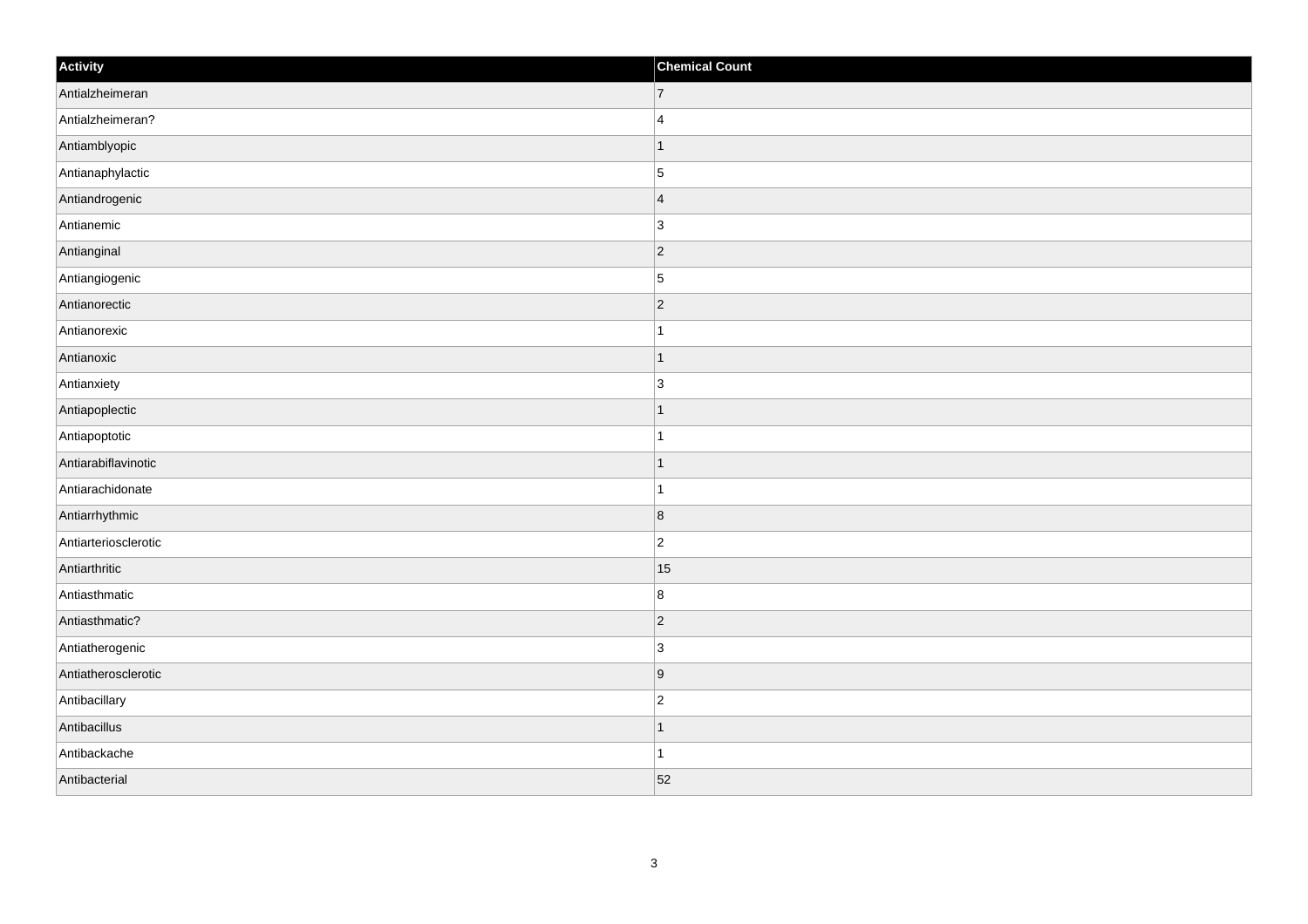| Activity                | <b>Chemical Count</b> |
|-------------------------|-----------------------|
| Antiberiberi            | $\mathbf{1}$          |
| AntiBPH                 | $\mathbf 1$           |
| Antibronchitic          | $\overline{4}$        |
| Antiburn                | $\mathbf{1}$          |
| Anticancer              | 14                    |
| Anticancer (Breast)     |                       |
| Anticancer (Cervix)     | $\overline{c}$        |
| Anticancer (Colon)      | 1                     |
| Anticancer (Lung)       | $ 2\rangle$           |
| Anticancer (Pancreas)   | $ 2\rangle$           |
| Anticancer (Prostate)   | 1                     |
| Anticanker              | 3                     |
| Anticapillary-Fragility | $6\phantom{.}6$       |
| Anticarcinogenic        | 3                     |
| Anticarcinomic          | 5                     |
| Anticarcinomic (Breast) | $\mathbf 1$           |
| Anticarcinomic (Colon)  | 1                     |
| Anticarcinomic (Lung)   | $\mathbf 1$           |
| Anticardiospasmic       | $\mathbf{1}$          |
| Anticariogenic          | 13                    |
| Anticarpal-Tunnel       | $\mathbf 1$           |
| Anticataract            | 9                     |
| Anticatarrh             | 1                     |
| Anticellulitic          | $ 2\rangle$           |
| Anticephalagic          | $\overline{c}$        |
| Anticervicaldysplasic   | 3                     |
| AntiCFS                 | $ 2\rangle$           |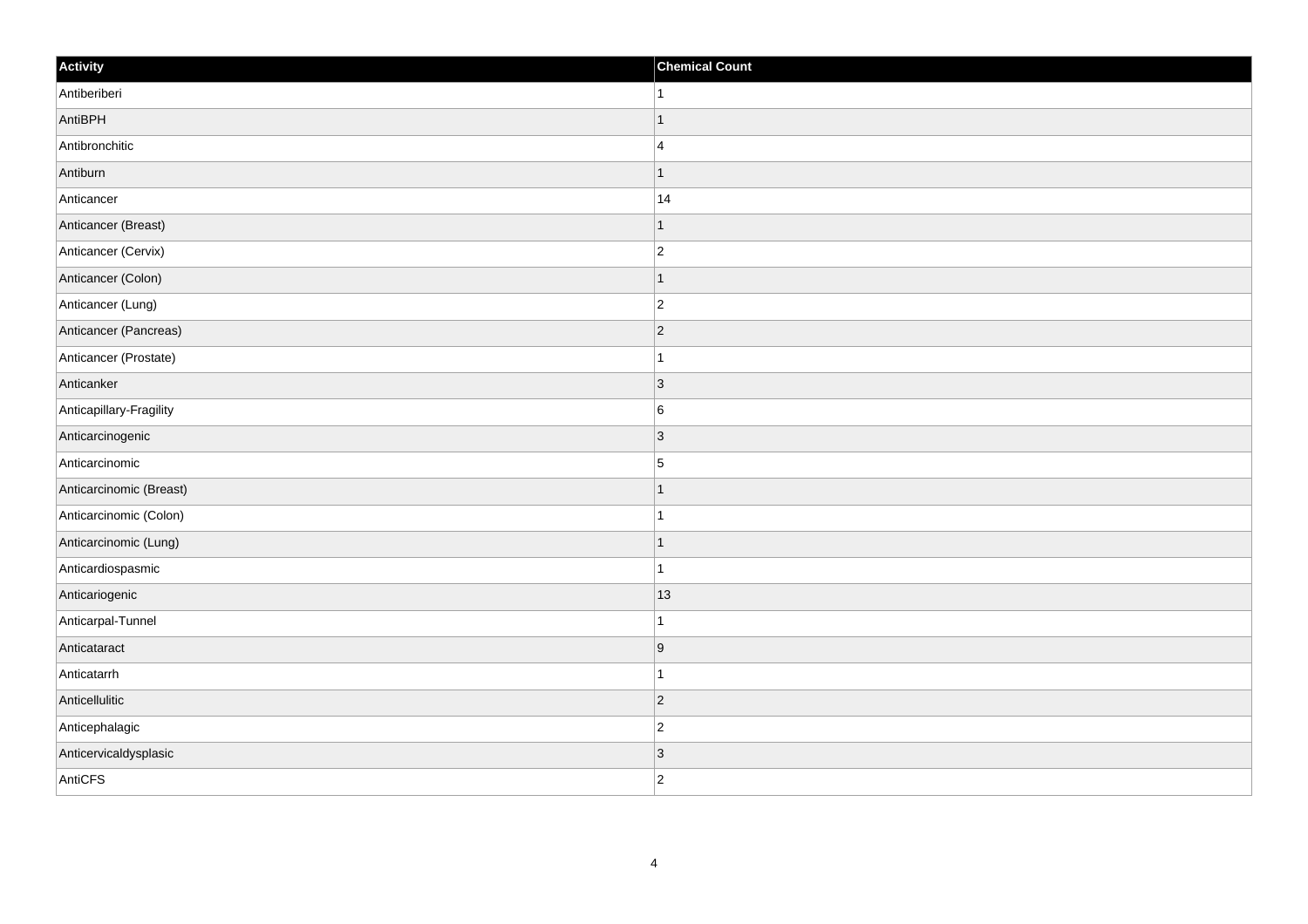| Activity            | <b>Chemical Count</b>    |
|---------------------|--------------------------|
| Anticheilitic       | $ 2\rangle$              |
| Antichilblain       |                          |
| Anticholestatic     | $\overline{\phantom{a}}$ |
| Anticholinesterase  | $\overline{3}$           |
| Anticholinesterase? | -1                       |
| Anticlastogen       | $\vert$ 2                |
| Anticlimacteric     | $ 3\rangle$              |
| Anticoagulant       | 1                        |
| Anticoeliac         |                          |
| Anticold            | $\overline{c}$           |
| Anticolic           |                          |
| Anticolitic         | $\overline{3}$           |
| Anticollegenase     | $\vert$ 1                |
| Anticomplement      | $\overline{2}$           |
| Anticomplementary   | $\vert 4 \vert$          |
| Anticonvulsant      | $\boldsymbol{8}$         |
| Anticoronary        | $\overline{4}$           |
| AntiCrohn's         | $\overline{3}$           |
| AntiCTS             | $\mathbf 1$              |
| AntiCVI             | 1                        |
| AntiCVS             | $ 2\rangle$              |
| Anticystitic        | 1                        |
| Antidandruff        | $ 2\rangle$              |
| Antidecubitic       | 3                        |
| Antideliriant       | $\overline{\phantom{a}}$ |
| Antidementia        | 6                        |
| Antidepressant      | 8                        |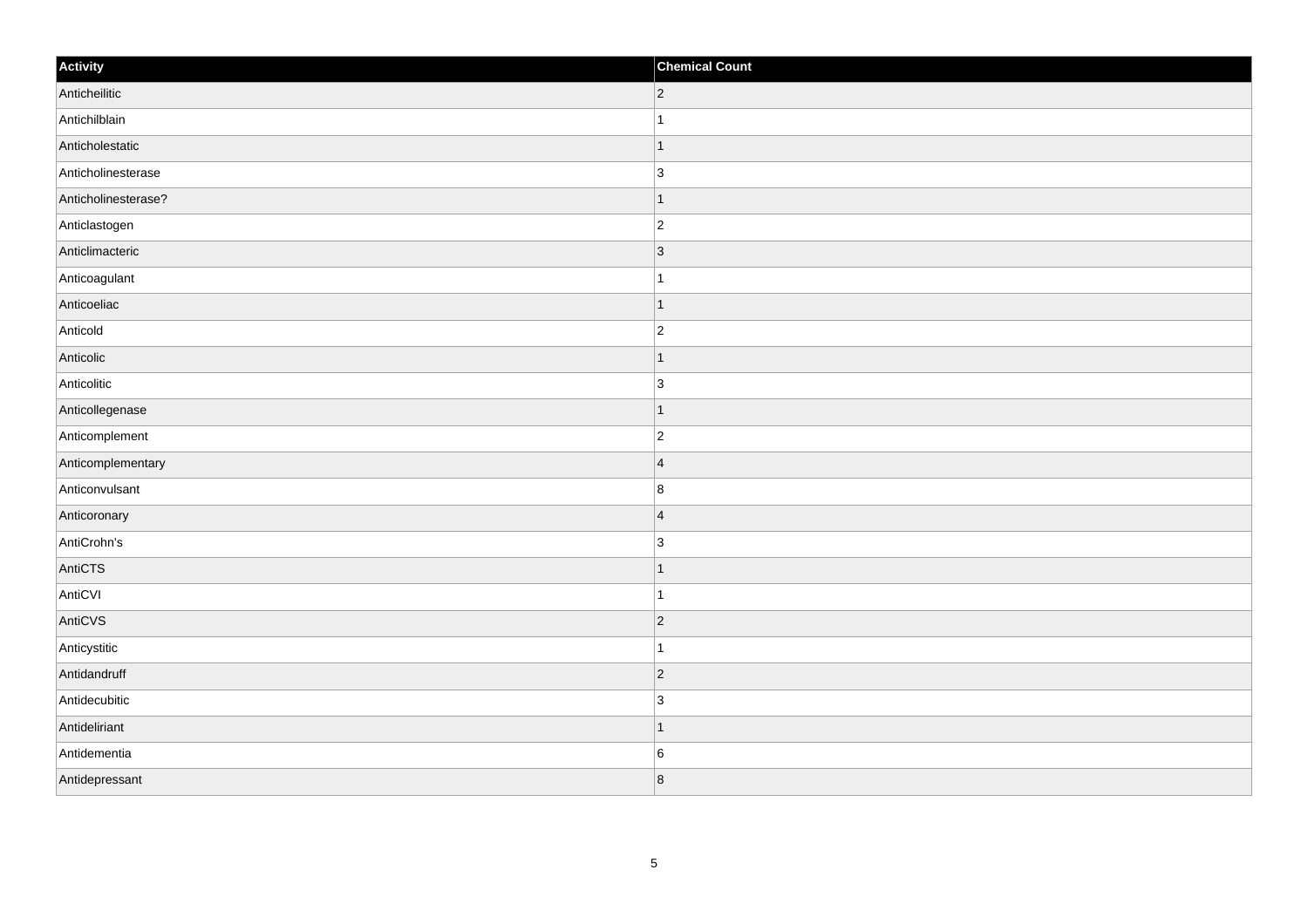| Activity                 | <b>Chemical Count</b> |
|--------------------------|-----------------------|
| Antidepressant?          | $\mathbf{1}$          |
| Antidermatic             | $\mathbf{1}$          |
| Antidermatitic           | 17                    |
| Antidiabetic             | 12                    |
| Antidiabetic?            | $\mathbf{1}$          |
| Antidiarrheic            | $ 2\rangle$           |
| Antidiscotic             | $\mathbf{1}$          |
| Antidiuretic             | $\mathbf{1}$          |
| Antidote (Acetaminophen) | $\mathbf{1}$          |
| Antidote (Aluminum)      | $ 2\rangle$           |
| Antidote (Cadmium)       | $ 2\rangle$           |
| Antidote (Hypoglycin-A)  | $\mathbf{1}$          |
| Antidote (Lead)          | $\vert$ 2             |
| Antidote (Paracetamol)   | $\mathbf{1}$          |
| Antidote (Paraquat)      | $\mathbf{1}$          |
| Antidote (Strychnine)    | $\vert$ 1             |
| Antidysenteric           | 4                     |
| Antidysgeuzic            | $\vert$ 1             |
| Antidyskinetic           | $\vert$ 2             |
| Antidysmenorrheic        | $\mathbf{1}$          |
| Antidyspeptic            | $\mathbf{1}$          |
| Antidysphagic            | $\vert$ 1             |
| AntiEBV                  | $\vert$ 3             |
| Antieczemic              | $\vert$ 4             |
| Antiedemic               | 12                    |
| Antielastase             | $\vert 4$             |
| Antiemetic               | $\vert$ 1             |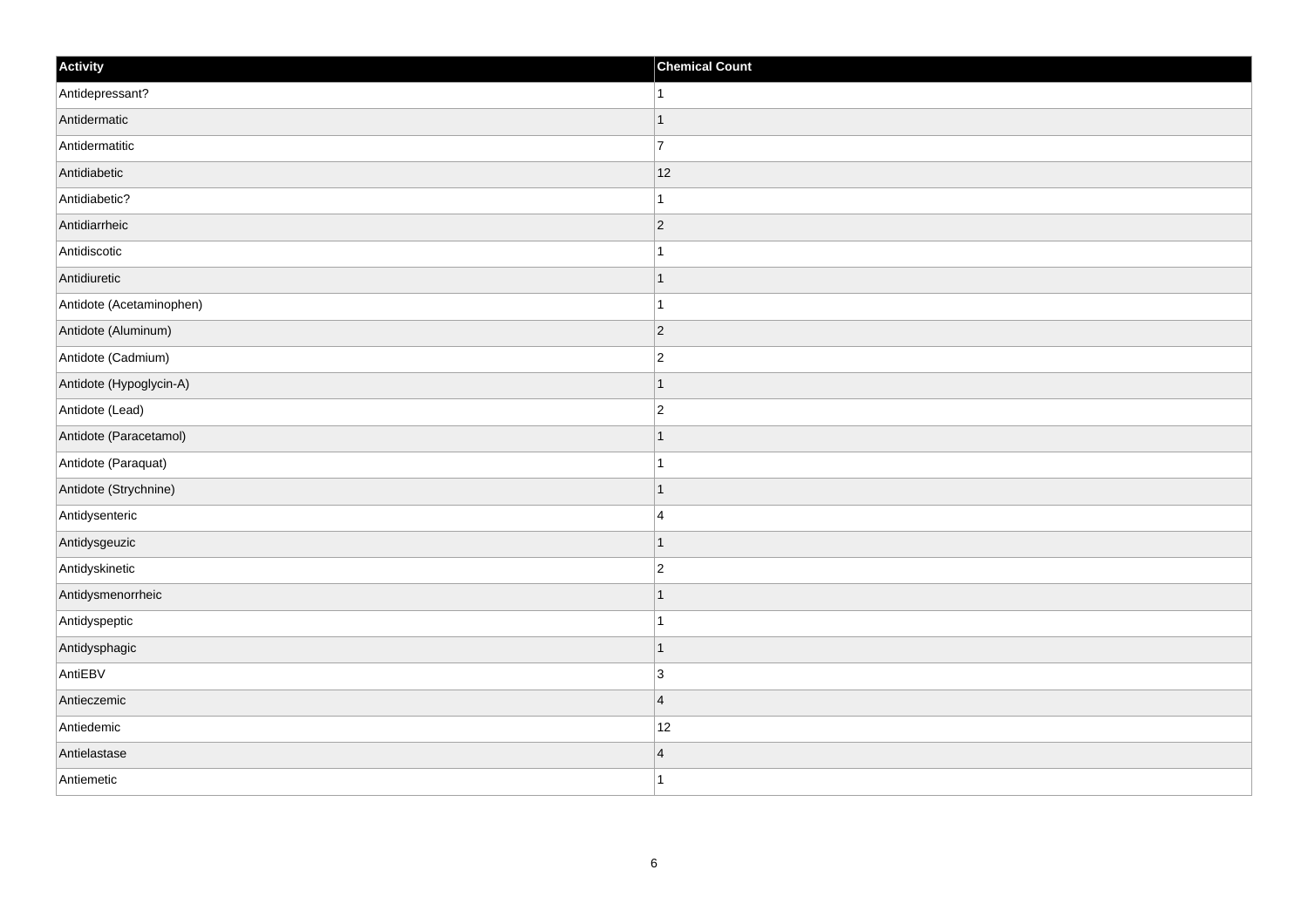| Activity             | <b>Chemical Count</b> |
|----------------------|-----------------------|
| Antiencephalitic     | $ 2\rangle$           |
| Antiencephalopathic  | $\overline{7}$        |
| Antiencephalopathic? | $\mathbf 1$           |
| Antiendometriotic    | $ 2\rangle$           |
| Antienterotic        | $\mathbf{1}$          |
| Antiepileptic        | $\overline{5}$        |
| Antierythemic        | $ 3\rangle$           |
| Antiescherichic      | 8                     |
| Antiesophagitic      | $\mathbf 1$           |
| Antiestrogenic       | 5                     |
| Antifatigue          | $6\overline{6}$       |
| Antifeedant          | 18                    |
| Antifertility        | $\vert$ 4             |
| Antifibrinolytic     | $\vert$ 2             |
| Antifibromyalgic     | $\overline{1}$        |
| Antifibrosarcomic    | $ 2\rangle$           |
| Antifibrositic       | $\mathbf{1}$          |
| Antifibrotic         | $ 2\rangle$           |
| Antiflu              | $\overline{5}$        |
| Antifuruncular       | 1                     |
| AntigalIstone        | $\overline{1}$        |
| Antigastric          | $\mathbf{1}$          |
| Antigastritic        | $ 3\rangle$           |
| Antigastrotic        | $\overline{1}$        |
| Antigenotoxic        | $ 3\rangle$           |
| Antigingivitic       | 3                     |
| Antiglaucomic        | 3                     |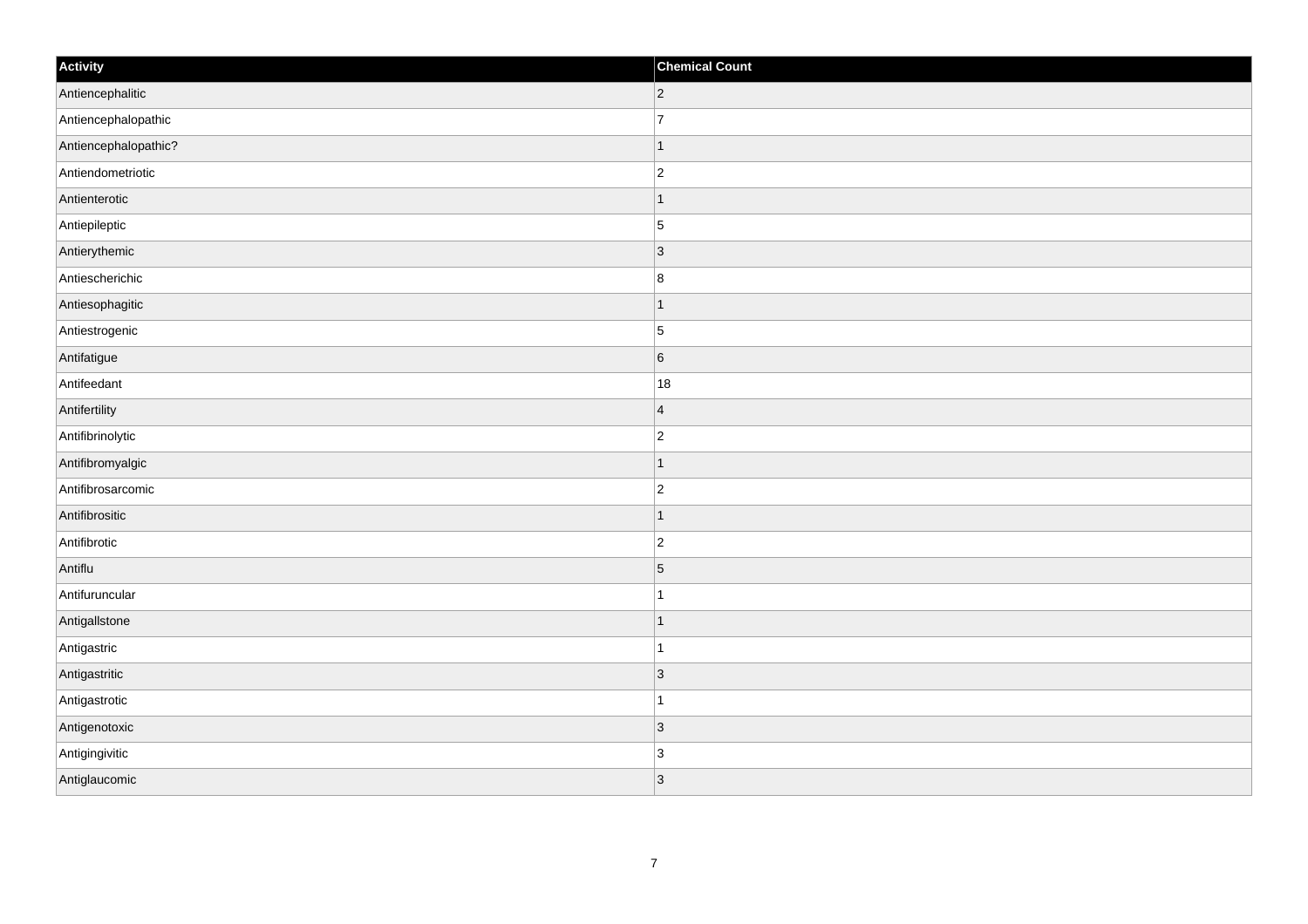| Activity           | <b>Chemical Count</b> |
|--------------------|-----------------------|
| Antigliomic        | 1                     |
| Antiglossitic      | 1                     |
| Antiglutamaergic   |                       |
| Antigonadotrophic  | $\mathbf 1$           |
| Antigonadotropic   | $\overline{3}$        |
| Antigranular       | 1                     |
| AntiGTF            | 1                     |
| Antihalitosic      | $\overline{3}$        |
| Antihangover       | 4                     |
| Antiheartburn      | $\overline{1}$        |
| Antihelicobacter   | $\overline{3}$        |
| Antihematuric      | $\mathbf 1$           |
| Antihemolytic      | $\overline{2}$        |
| Antihemorrhagic    | $\mathbf 1$           |
| Antihemorrhoidal   | $\overline{4}$        |
| Antihepatitic      | $ 2\rangle$           |
| Antihepatoadenomic | $\mathbf 1$           |
| Antihepatotic      | $ 2\rangle$           |
| Antihepatotoxic    | 10                    |
| Antiherpetic       | $ 13\rangle$          |
| Antiherpetic?      | $\mathbf{1}$          |
| Antihistaminic     | 17                    |
| AntiHIV            | 9                     |
| Antihomocystinuric | 1                     |
| Antihydrophobic    | $\mathbf{1}$          |
| Antihyperactivity  | -1                    |
| Antihyperammonemic | $\mathbf{1}$          |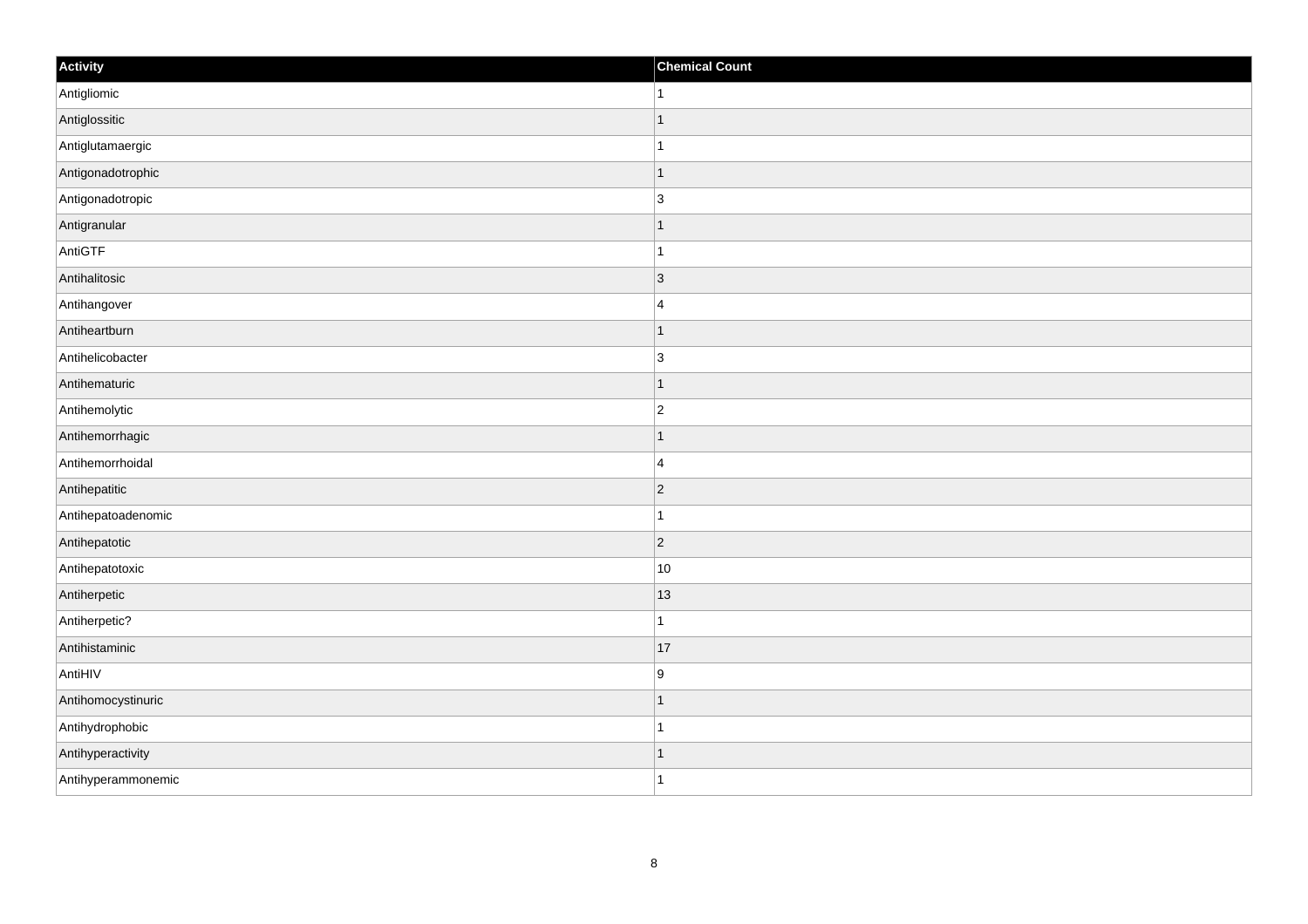| Activity                  | <b>Chemical Count</b> |
|---------------------------|-----------------------|
| Antihypercholesterolemic  | $\vert$ 1             |
| Antihyperglycemic         | $\overline{1}$        |
| Antihyperinsulinemic      |                       |
| Antihyperkeratotic        | 1                     |
| Antihyperkinetic          | $\overline{c}$        |
| Antihyperleptinemic       |                       |
| Antihyperlipidemic        | $ 2\rangle$           |
| Antihyperlipoproteinaemic | $\mathbf{1}$          |
| Antihypertensive          | $ 10\rangle$          |
| Antihyperthyroid          | $\overline{2}$        |
| Antihypoglycemic          | 1                     |
| Antihysteric              |                       |
| Antiichythyotic           | $\vert$ 1             |
| Antiimplantation          | $\mathbf{1}$          |
| Antiimpotence             | $ 2\rangle$           |
| Antiinfective             | $\mathbf{1}$          |
| Antiinfertility           | 3                     |
| Antiinflammatory          | 44                    |
| Antiinsomniac             | $\overline{5}$        |
| Antiinsomnic              | 1                     |
| Antiintegrase             | $\mathbf 1$           |
| Antiischemic              | $\mathbf{1}$          |
| Antikeratitic             | $\mathbf 1$           |
| Antikeratotic             | $\mathbf{1}$          |
| Antilaryngitic            | $\mathbf{1}$          |
| AntiLegionella            |                       |
| Antileishmanic            | $\overline{4}$        |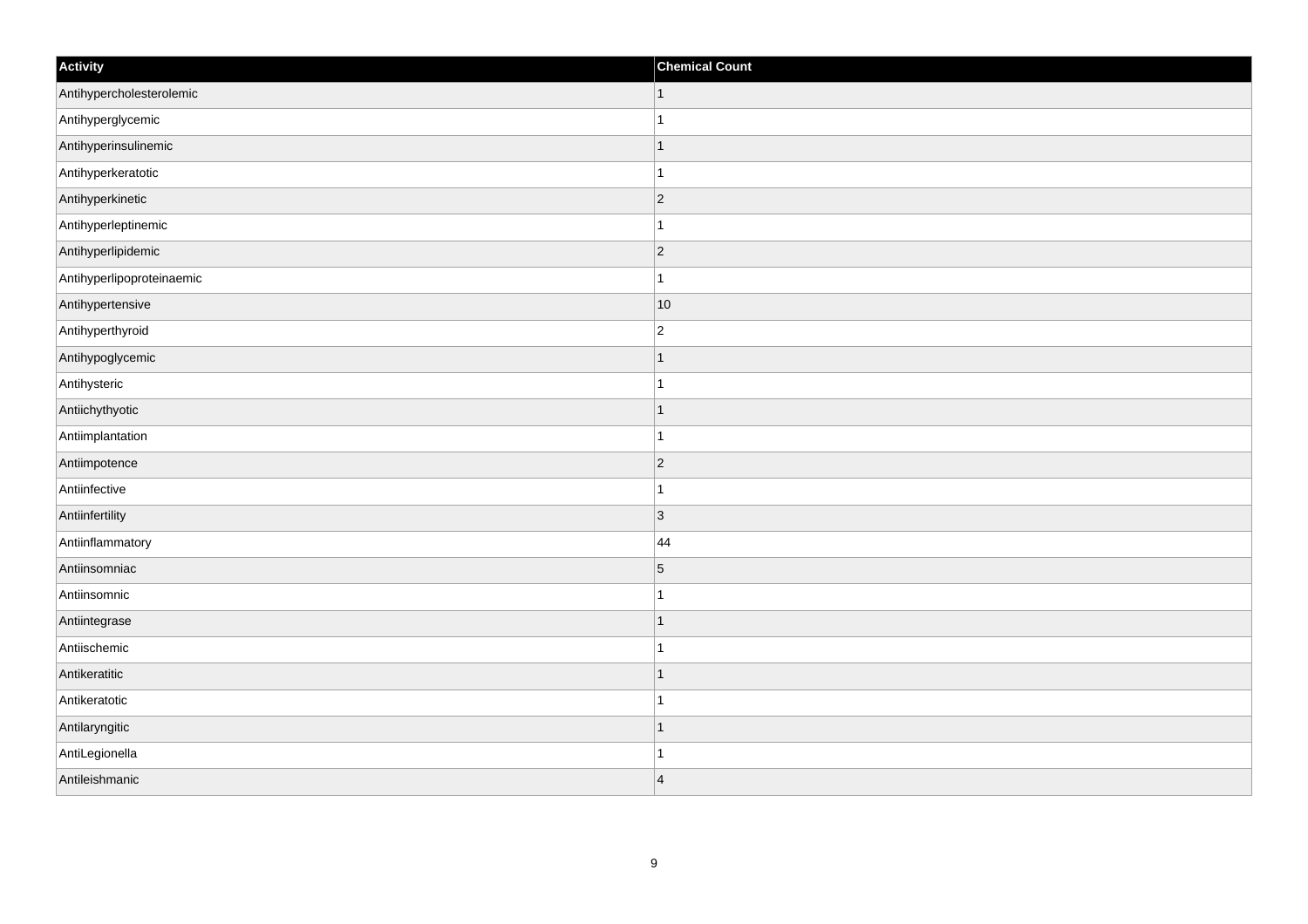| Activity           | <b>Chemical Count</b>   |
|--------------------|-------------------------|
| Antilepric         | $\overline{3}$          |
| Antileukemic       | 11                      |
| Antileukonychic    | 1                       |
| Antileukoplakic    | $\overline{1}$          |
| Antileukotriene    | $\overline{4}$          |
| Antileukotriene-D4 | $ 2\rangle$             |
| Antilipolytic      | $\mathbf{1}$            |
| Antilipoperoxidant | $ 3\rangle$             |
| Antilisteria       | $ 2\rangle$             |
| Antilithic         | $\overline{\mathbf{4}}$ |
| Antilithic?        | $\mathbf{1}$            |
| Antilupus          | $\vert$ 1               |
| AntiLyme           | $\overline{5}$          |
| Antilymphocytic    | 1                       |
| Antilymphomic      | 6                       |
| Antimaculitic      | 3                       |
| Antimalarial       | $\overline{7}$          |
| Antimange          | $\vert$ 1               |
| Antimanic          | $\mathbf{1}$            |
| Antimastalgic      | $\vert$ 1               |
| Antimastitic       | $\mathbf{1}$            |
| Antimeasles        | $\vert$ 1               |
| Antimelanogenic    | $\mathbf 1$             |
| Antimelanomic      | 9                       |
| AntiMeniere's      | $\overline{1}$          |
| Antimenopausal     | $\overline{\mathbf{4}}$ |
| Antimenorrhagic    | $\overline{c}$          |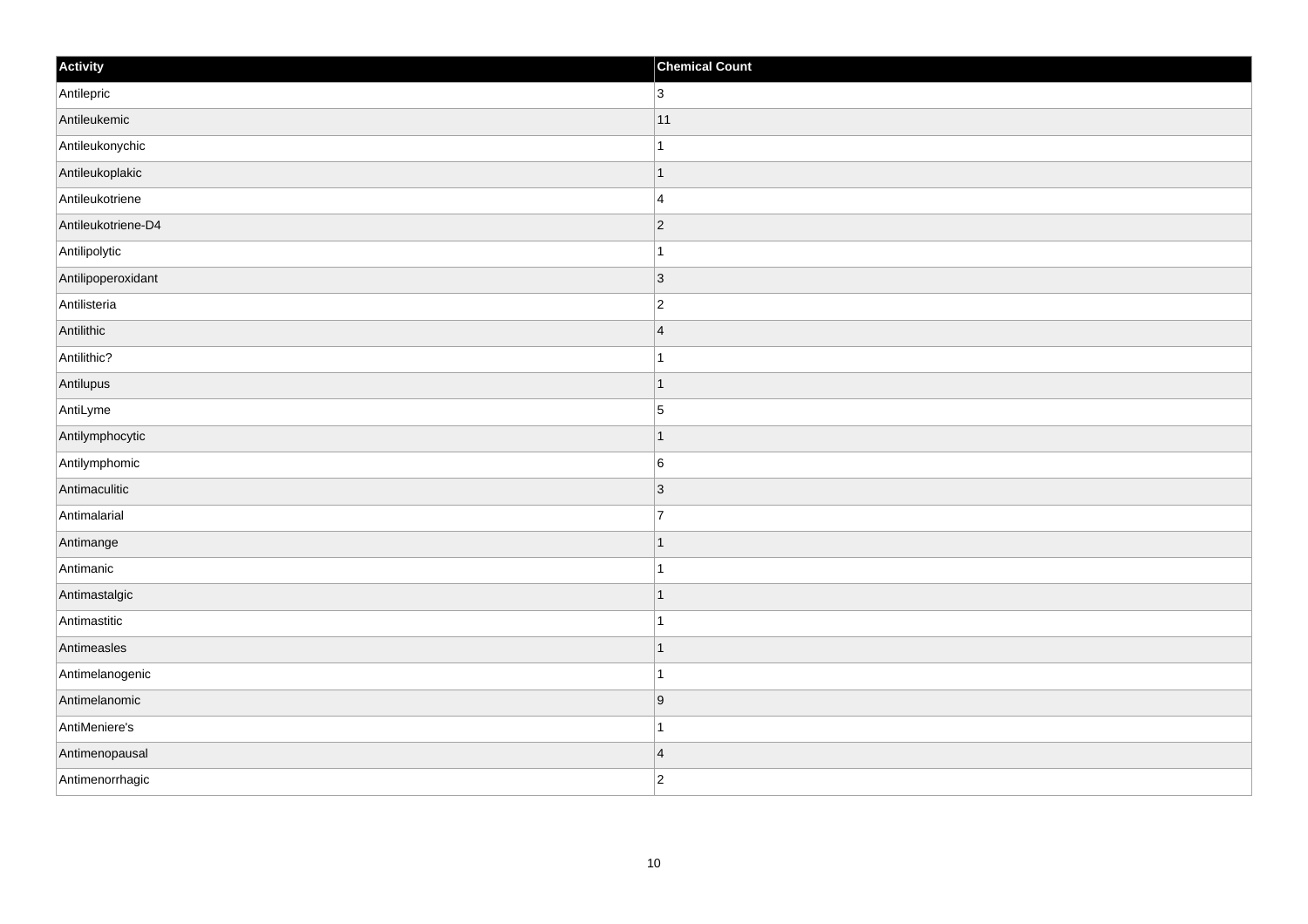| Activity                  | <b>Chemical Count</b>   |
|---------------------------|-------------------------|
| Antimetastatic            | $\vert 5 \vert$         |
| Antimetastatic (Stomach)  | $\mathbf{1}$            |
| Antimigraine              | $\overline{5}$          |
| Antimite                  | $\mathbf{1}$            |
| Antimitotic               | $\mathbf{1}$            |
| Antimitral-valve-prolapse | $\mathbf{1}$            |
| Antimorphinic             | $\vert$ 1               |
| AntiMS                    | $ 2\rangle$             |
| Antimutagenic             | 21                      |
| Antimyocarditic           | $ 2\rangle$             |
| Antimyopic                | $\mathbf{1}$            |
| Antineoplastic            | $\mathbf{1}$            |
| Antinephritic             | $6\overline{6}$         |
| Antinephrolytic           | $\mathbf{1}$            |
| Antineuralgic             | 4                       |
| Antineuramidase           | $\mathbf{1}$            |
| Antineurasthenic          | $\vert$ 1               |
| Antineuritic              | $ 2\rangle$             |
| Antineuropathic           | $ 2\rangle$             |
| Antineurotic              | $\mathbf{1}$            |
| AntiNF-kB                 | $\vert$ 1               |
| Antinitrosaminic          | $6\overline{6}$         |
| Antinitrosating           | $\mathbf{1}$            |
| Antinitrosic              | $\vert$ 1               |
| Antinociceptive           | $\overline{\mathbf{8}}$ |
| Antinyctalopic            | $\vert$ 2               |
| Antiobesity               | 6                       |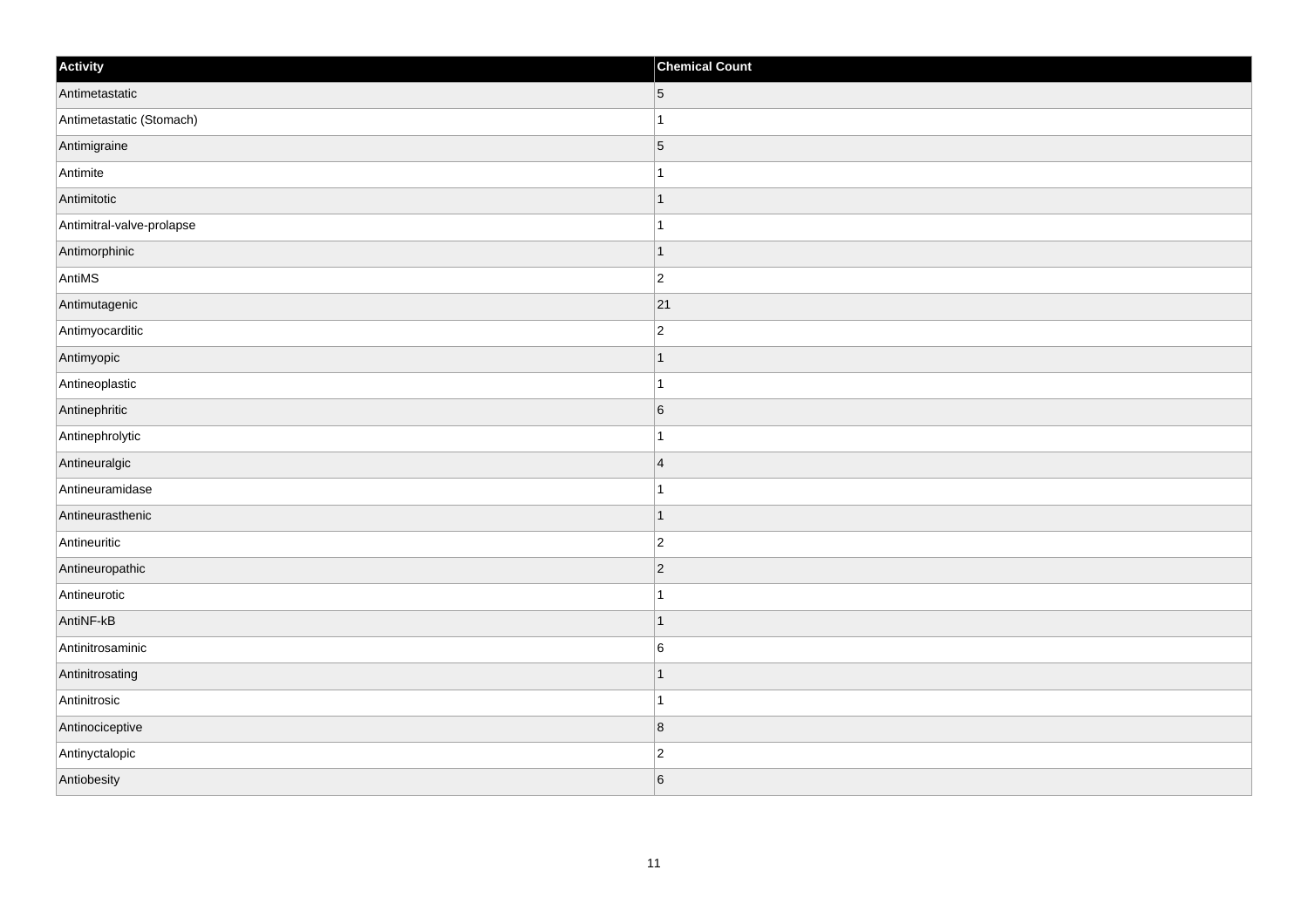| Activity            | <b>Chemical Count</b> |
|---------------------|-----------------------|
| Antiobesity?        | $\vert$ 1             |
| Antiodontalgic      | $ 2\rangle$           |
| Antionychyotic      | $\mathbf{1}$          |
| Antiophidic         | $\vert 4 \vert$       |
| Antiorchitic        | $\vert$ 1             |
| Antiosteoarthritic  | $ 2\rangle$           |
| Antiosteoporotic    | 8                     |
| Antiotitic          | $\overline{2}$        |
| Antiototic          | $\mathbf{1}$          |
| Antioxidant         | 43                    |
| Antioxidant (LDL)   | 3                     |
| Antioxidant?        | $ 2\rangle$           |
| Antiozenic          | $\mathbf{1}$          |
| Antipancreatitic    | $\vert$ 1             |
| Antipanniculopathic | $ 2\rangle$           |
| Antipapillomic      | $\vert$ 1             |
| Antiparkinsonian    | 5                     |
| Antiparotitic       | $\vert$ 1             |
| Antipellagric       | $ 3\rangle$           |
| Antipeptic          | $\vert 3 \vert$       |
| Antiperiodontal     | $\vert$ 1             |
| Antiperiodontic     | $ 3\rangle$           |
| Antiperiodontitic   | $\vert 3 \vert$       |
| Antiperistaltic     | $\vert$ 2             |
| Antipermeability    | $\vert$ 1             |
| Antiperoxidant      | $\overline{7}$        |
| AntiPGE2            | $\vert$ 1             |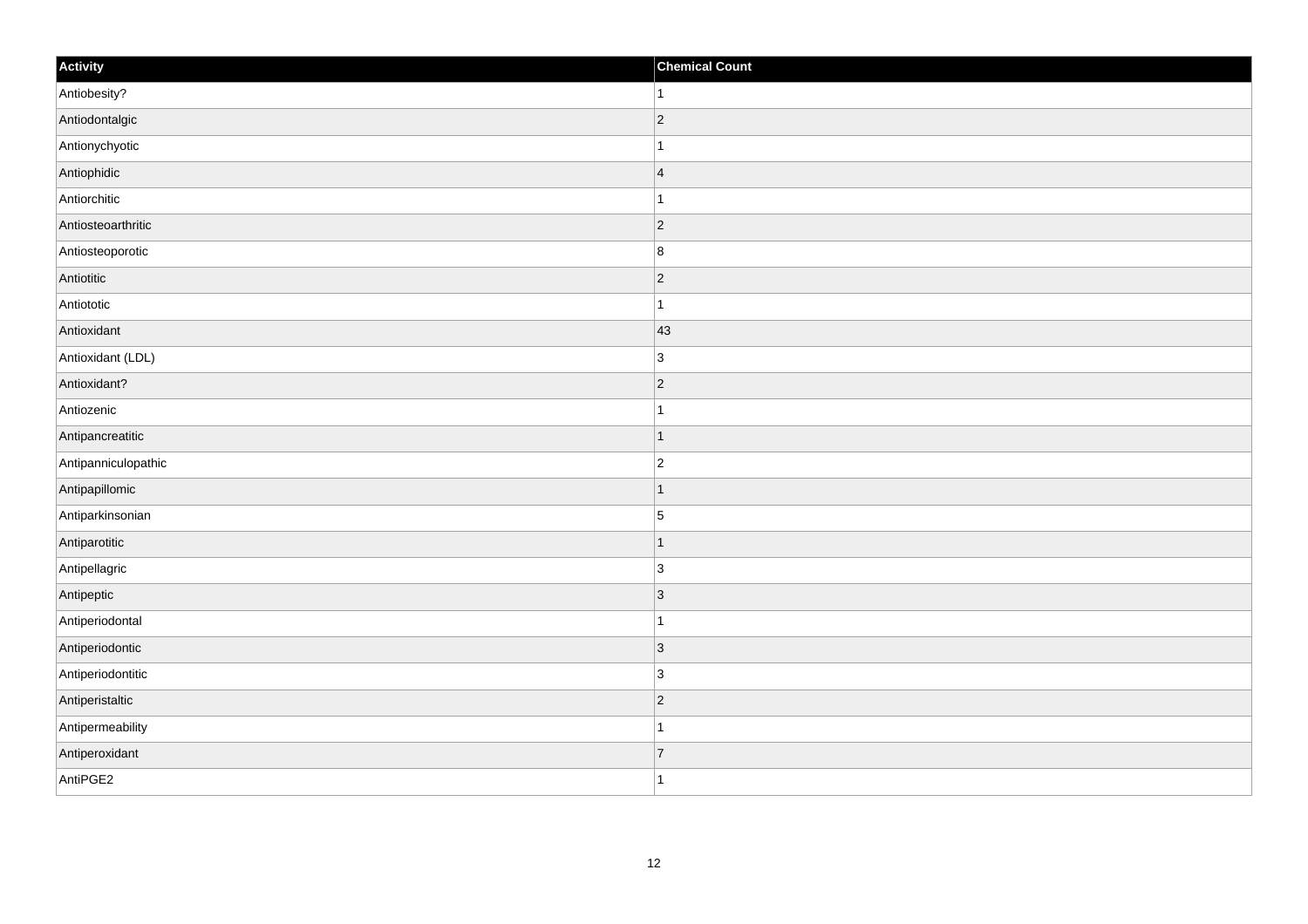| Activity            | <b>Chemical Count</b> |
|---------------------|-----------------------|
| Antipharyngitic     | $ 2\rangle$           |
| Antiphenylketonuric | $ 2\rangle$           |
| Antiphotophobic     | $ 2\rangle$           |
| Antipityriasic      | $\mathbf{1}$          |
| Antiplaque          | 9                     |
| Antiplasmodial      | $\overline{6}$        |
| Antiplatelet        | $\vert$ 1             |
| AntiPMS             | $\overline{5}$        |
| Antipneumonic       | $ 2\rangle$           |
| Antipodriac         | $ 2\rangle$           |
| Antipolio           | $ 2\rangle$           |
| Antipoliomyelitic   | $\vert$ 2             |
| Antiporphyric       | $\vert$ 1             |
| Antiprogestational  | $\vert$ 1             |
| Antiprolactin       | $\vert$ 1             |
| Antiproliferant     | 12                    |
| Antiproliferative   | $ 2\rangle$           |
| Antiprostaglandin   | $6\overline{6}$       |
| Antiprostanoid      | $\vert$ 1             |
| Antiprostatadenomic | $\vert$ 1             |
| Antiprostatitic     | $6\overline{6}$       |
| Antiprostatotic     | $\vert$ 1             |
| Antiproteolytic     | $\mathbf{1}$          |
| Antiprotozoal       | $\mathbf{1}$          |
| Antipruritic        | $\vert 4$             |
| Antipsoriac         | $ 2\rangle$           |
| Antipsychotic       | $\mathbf{1}$          |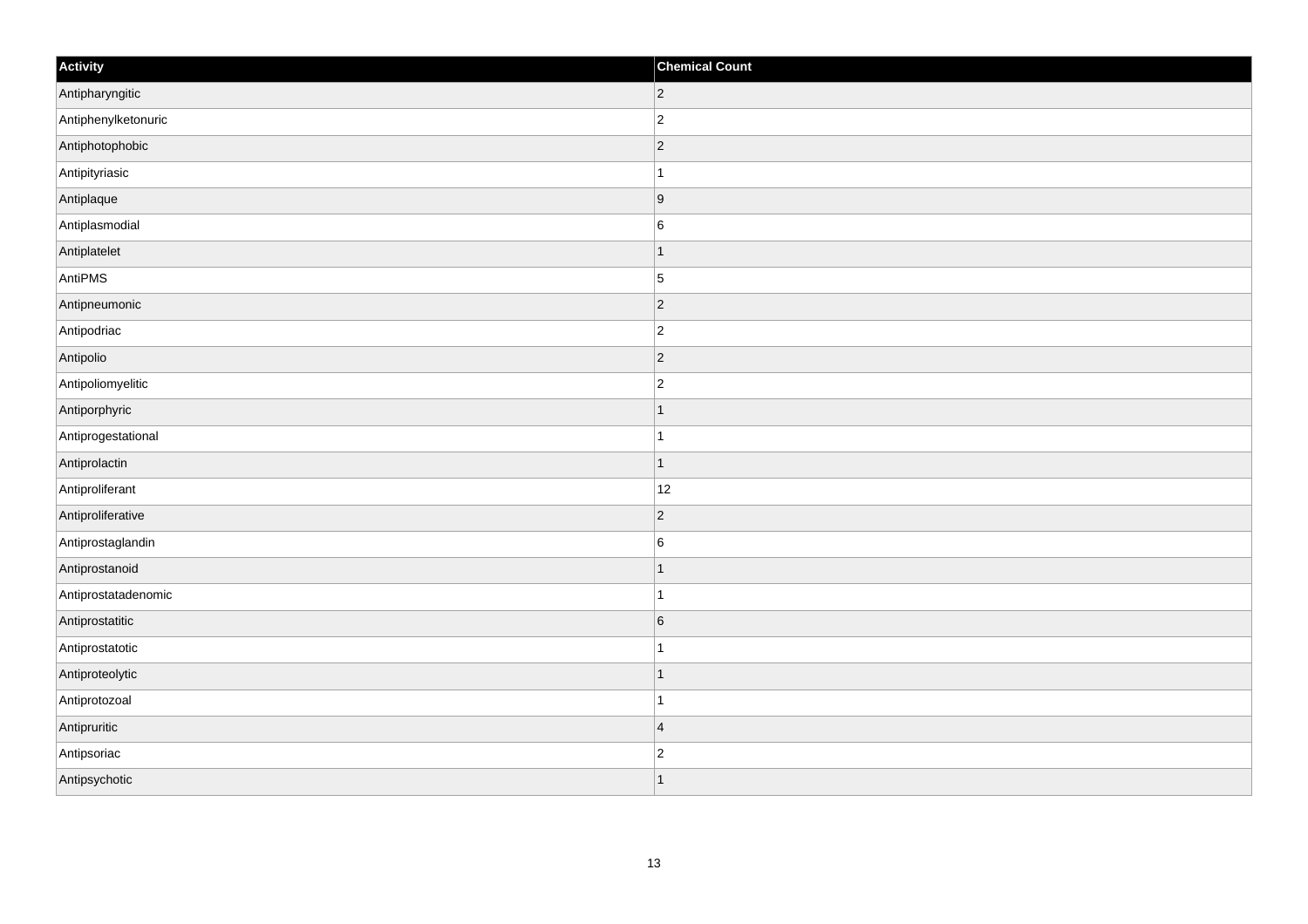| Activity         | <b>Chemical Count</b> |
|------------------|-----------------------|
| Antipulmonotic   | $\vert$ 1             |
| Antipurpuric     | $\overline{1}$        |
| Antipyretic      | $ 10\rangle$          |
| Antiradicular    | 15                    |
| AntiRaynaud's    | $\overline{4}$        |
| Antirenitic      | $\mathbf 1$           |
| Antiretardation  | $\mathbf{1}$          |
| Antiretinopathic | $\overline{1}$        |
| Antiretinotic    |                       |
| Antirheumatalgic | $\vert$ 1             |
| Antirheumatic    | 8                     |
| Antirhinitic     | $ 2\rangle$           |
| Antirhinoviral   | $\mathbf{1}$          |
| Antisalmonella   | 9                     |
| Antisarcomic     | 1                     |
| Antiscoliotic    | $\vert$ 1             |
| Antiscorbutic    | $\mathbf{1}$          |
| Antiscotomic     | $\vert$ 1             |
| Antiseborrheic   | $ 2\rangle$           |
| Antisecretory    | $\vert$ 1             |
| Antiseptic       | 35                    |
| Antiserotonin    | $\vert$ 1             |
| Antishingles     | $\overline{1}$        |
| Antishock        | 3                     |
| Antisickling     | $\mathbf{1}$          |
| Antisinusitic    | $ 2\rangle$           |
| Antispare-Tire   | $\overline{1}$        |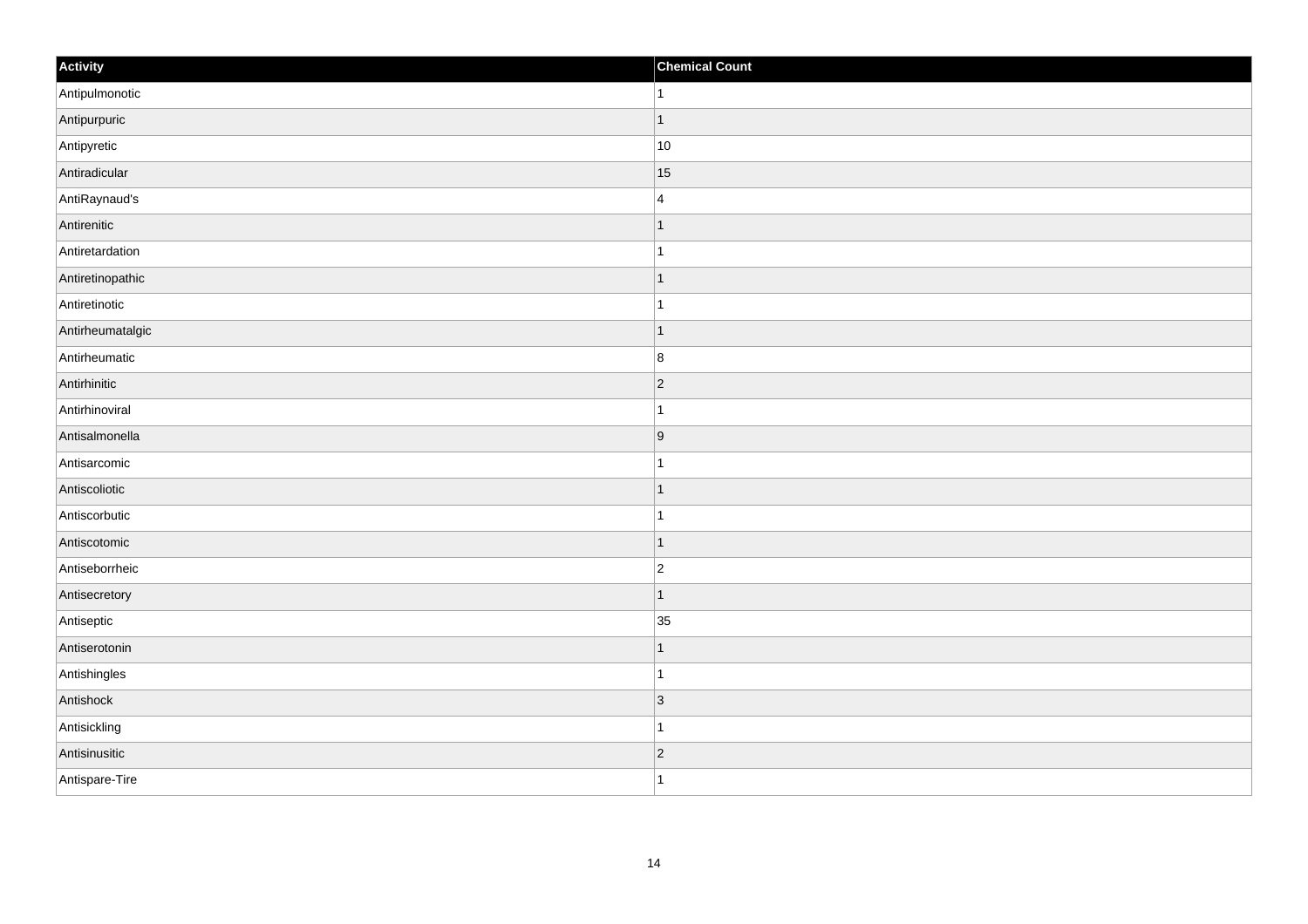| Activity            | <b>Chemical Count</b>   |
|---------------------|-------------------------|
| Antispasmodic       | 38                      |
| Antispasmophilic    | $\mathbf{1}$            |
| Antistaphylococcic  | 16                      |
| Antistomatitic      | $ 2\rangle$             |
| Antistreptococcic   | $\overline{\mathbf{8}}$ |
| Antistress          | $\overline{5}$          |
| Antistroke          | $ 2\rangle$             |
| Antisunburn         | $ 2\rangle$             |
| Antisyndrome-X      | $\vert 4$               |
| Antitartar          | $\vert$ 1               |
| AntiTGF-beta        | $\overline{2}$          |
| Antithiamin         | $\overline{2}$          |
| Antithrombic        | $\vert$ 1               |
| Antithrombogenic    | $\vert$ 1               |
| Antithromboxane     | $ 2\rangle$             |
| Antithyreotropic    | $\mathbf{1}$            |
| Antithyroid         | $\vert$ 4               |
| Antitic             | $\vert$ 1               |
| Antitinnitic        | $\vert$ 1               |
| AntiTNF             | 3                       |
| Antitrichinosic     | $\vert$ 1               |
| Antitriglyceride    | $\vert$ 1               |
| Antitrypanosomic    | $\vert$ 3               |
| Antitubercular      | $\mathbf{1}$            |
| Antituberculic      | $\vert$ 1               |
| Antitumor           | 26                      |
| Antitumor (Bladder) | $\vert$ 1               |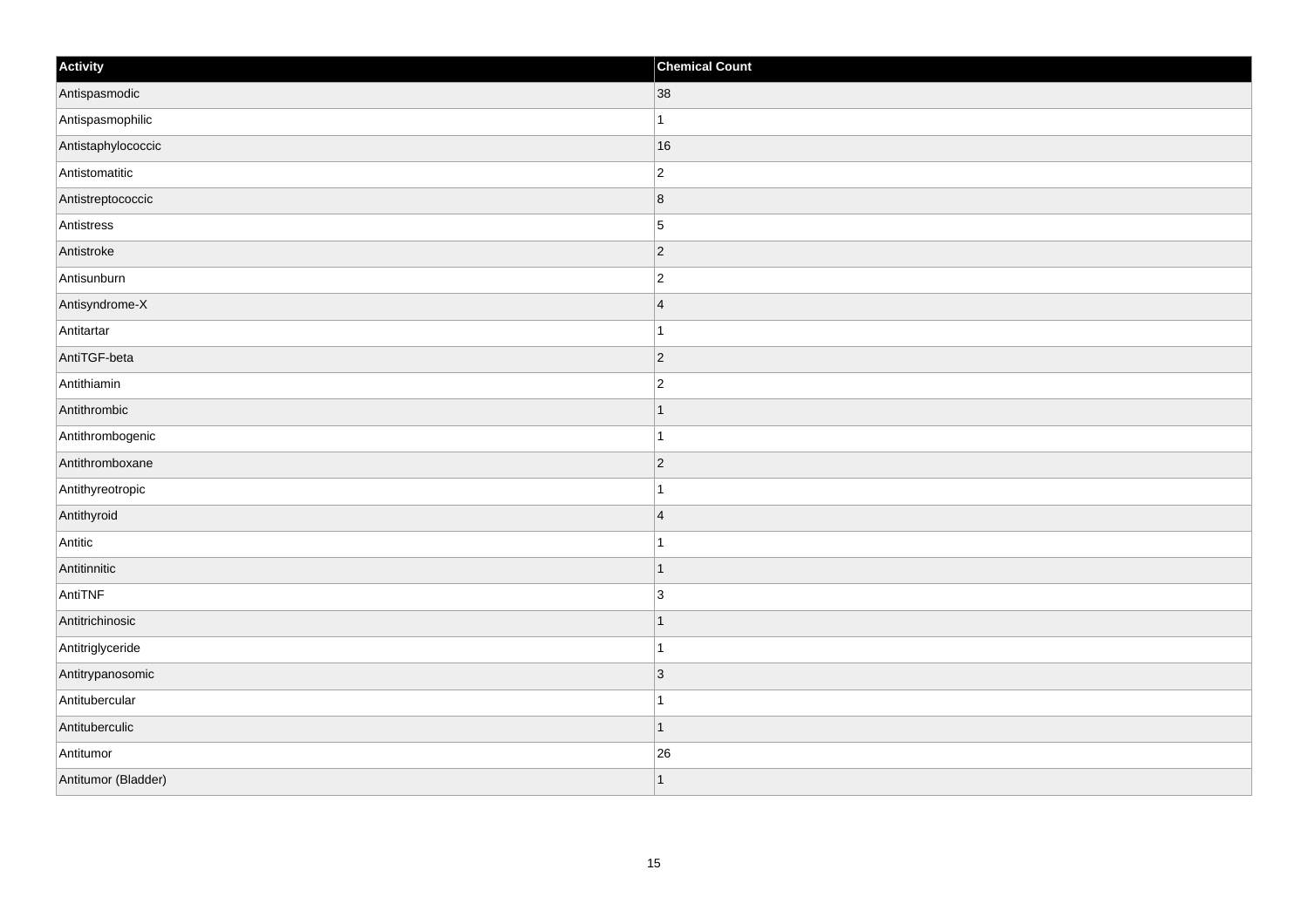| Activity             | <b>Chemical Count</b> |
|----------------------|-----------------------|
| Antitumor (brain)    | $ 2\rangle$           |
| Antitumor (Breast)   | 7                     |
| Antitumor (Cervix)   | $ 3\rangle$           |
| Antitumor (CNS)      | $\mathbf{1}$          |
| Antitumor (Colon)    | $\boldsymbol{8}$      |
| Antitumor (Gastric)  | $\mathbf{1}$          |
| Antitumor (Kidney)   | $ 2\rangle$           |
| Antitumor (Liver)    | $\mathbf{1}$          |
| Antitumor (Lung)     | 8                     |
| Antitumor (Ovary)    | 3                     |
| Antitumor (Pancreas) | $\overline{4}$        |
| Antitumor (Prostate) | $ 2\rangle$           |
| Antitumor (Skin)     | 6                     |
| Antitumor (Stomach)  | $\vert 4$             |
| Antitumor (Thyroid)  | $\mathbf{1}$          |
| Antitumor-Promoter   | 7                     |
| Antitumor-Promoter?  | $\mathbf{1}$          |
| Antitussive          | $\vert$ 5             |
| Antiulcer            | 25                    |
| Antiulcerogenic      | $\mathbf{1}$          |
| Antiuremic           | $ 2\rangle$           |
| Antivaccinia         | $\mathbf{1}$          |
| Antivaginitic        | $ 2\rangle$           |
| Antivaricose         | $ 2\rangle$           |
| Antivertigo          | $\mathbf{1}$          |
| Antiviral            | 22                    |
| Antiviral?           | $\mathbf{1}$          |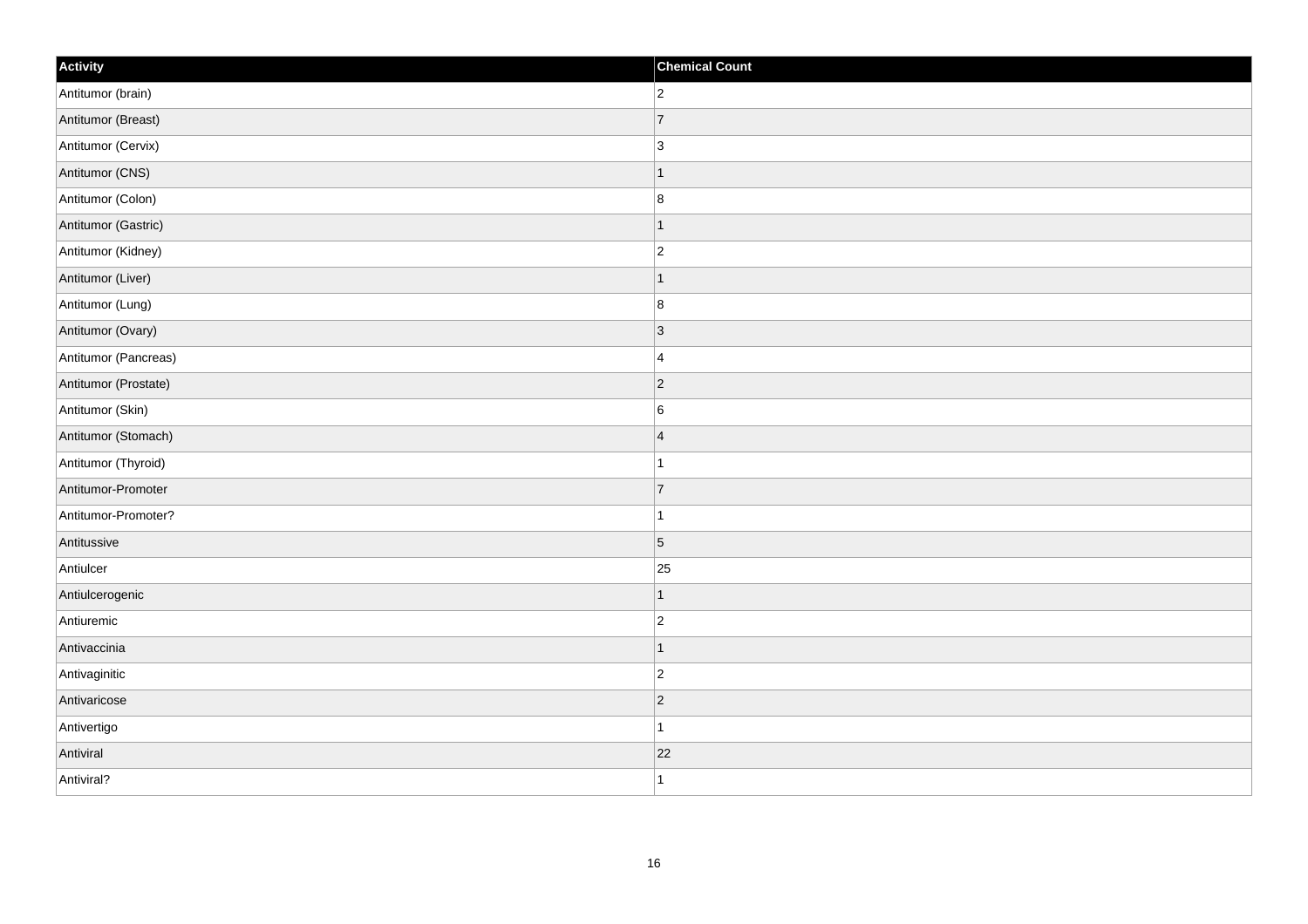| Activity                         | <b>Chemical Count</b> |
|----------------------------------|-----------------------|
| Antivulvitic                     | $\vert$ 1             |
| Antixerophthalmic                |                       |
| Antiyeast                        | $\vert$ 3             |
| Anxiolytic                       | $\boldsymbol{8}$      |
| Aphidifuge                       | $\overline{2}$        |
| Aphrodisiac                      |                       |
| Apifuge                          | 1                     |
| Apoptotic                        | 14                    |
| Aromatase-Inhibitor              | $\overline{5}$        |
| Artemicide                       | $\overline{2}$        |
| Ascaricide                       |                       |
| Asthma-preventive                |                       |
| Astringent                       | -1                    |
| Ataxigenic                       | 1                     |
| ATPase-Inhibitor                 |                       |
| Bacteriostatic                   |                       |
| Bacteristat                      | $\overline{4}$        |
| Barbituate-Synergist             | $\overline{c}$        |
| Beta-Adrenergic Receptor Blocker | 1                     |
| Beta-Blocker                     | $\overline{4}$        |
| Beta-Glucuronidase-Inhibitor     | $\overline{5}$        |
| Bradycardiac                     |                       |
| Bradycardic                      |                       |
| Bronchomucolytic                 |                       |
| Bronchomucotropic                | 1                     |
| Bronchoprotectant                |                       |
| Bronchorelaxant                  | $\overline{2}$        |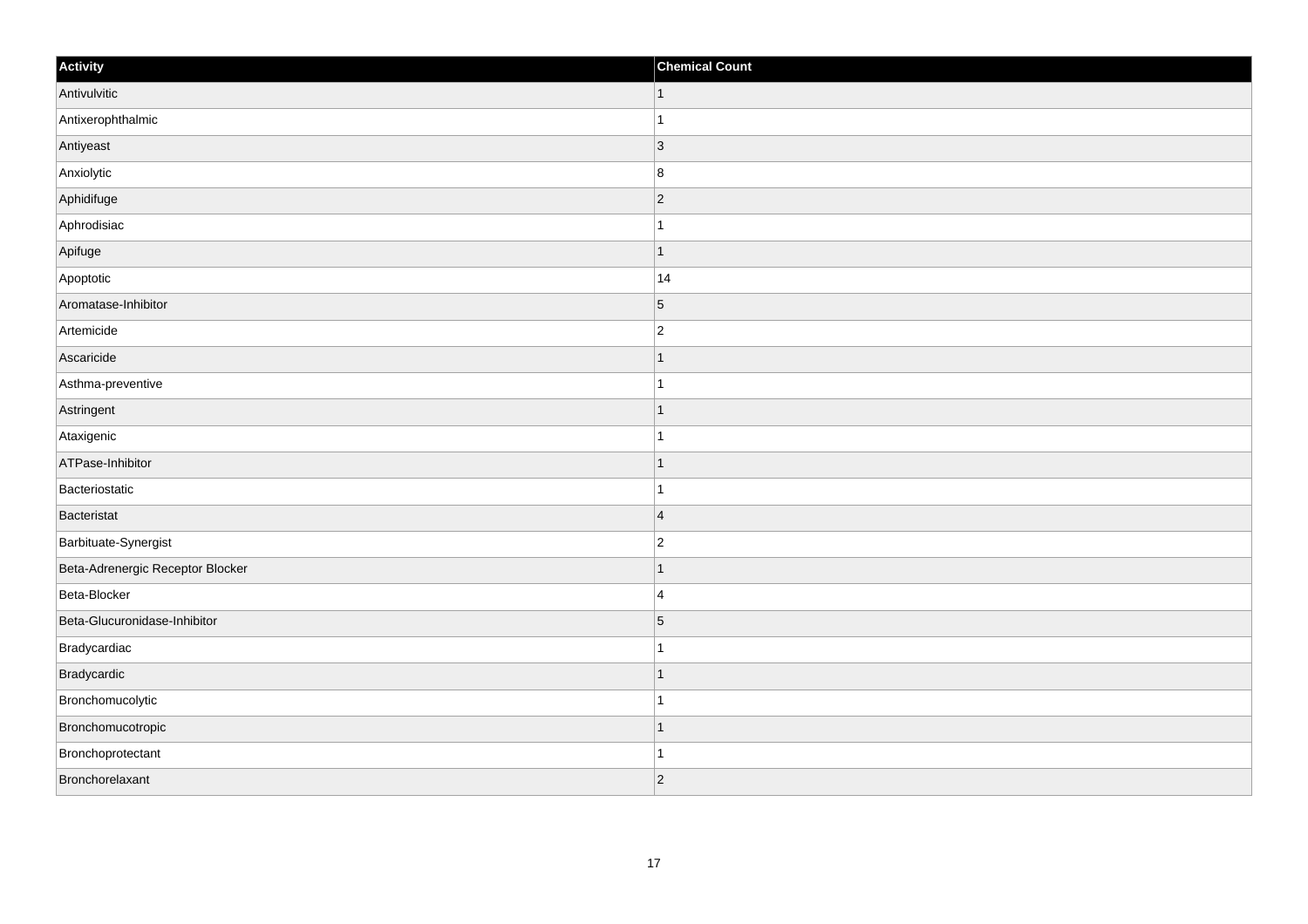| Activity                         | <b>Chemical Count</b> |
|----------------------------------|-----------------------|
| Bronchorrheic                    | $\mathbf{1}$          |
| Bruchifuge                       |                       |
| Bruchiphobe                      |                       |
| Calcium-Antagonist               | 14                    |
| Calcium-Antagonist?              | $\mathbf{1}$          |
| Calcium-Channel-Blocker          |                       |
| Calmodulin-Antagonist            |                       |
| cAMP-Phosphodiesterase-Inhibitor | $\overline{4}$        |
| Cancer-Preventive                | 53                    |
| Candidicide                      | 18                    |
| Candidistat                      | $\overline{4}$        |
| Capillarigenic                   | $\overline{1}$        |
| Capillariprotective              | $\overline{2}$        |
| Carcinogenic                     | 11                    |
| Carcinogenic?                    | $\mathbf{1}$          |
| Cardiodepressant                 | $ 2\rangle$           |
| Cardioprotective                 | $\bf 8$               |
| Cardiotonic                      | $\overline{5}$        |
| Cardiotoxic                      | $\mathbf{1}$          |
| Carminative                      | 10                    |
| Caspase-3-Inducer                | $\mathbf{1}$          |
| Caspase-8-Inducer                |                       |
| Catabolic                        | $\overline{2}$        |
| Cerebrotoxic                     | 1                     |
| Chelator                         | $\mathbf{1}$          |
| Chemopreventive                  | $ 10\rangle$          |
| Cholagogue                       | $\mathbf{1}$          |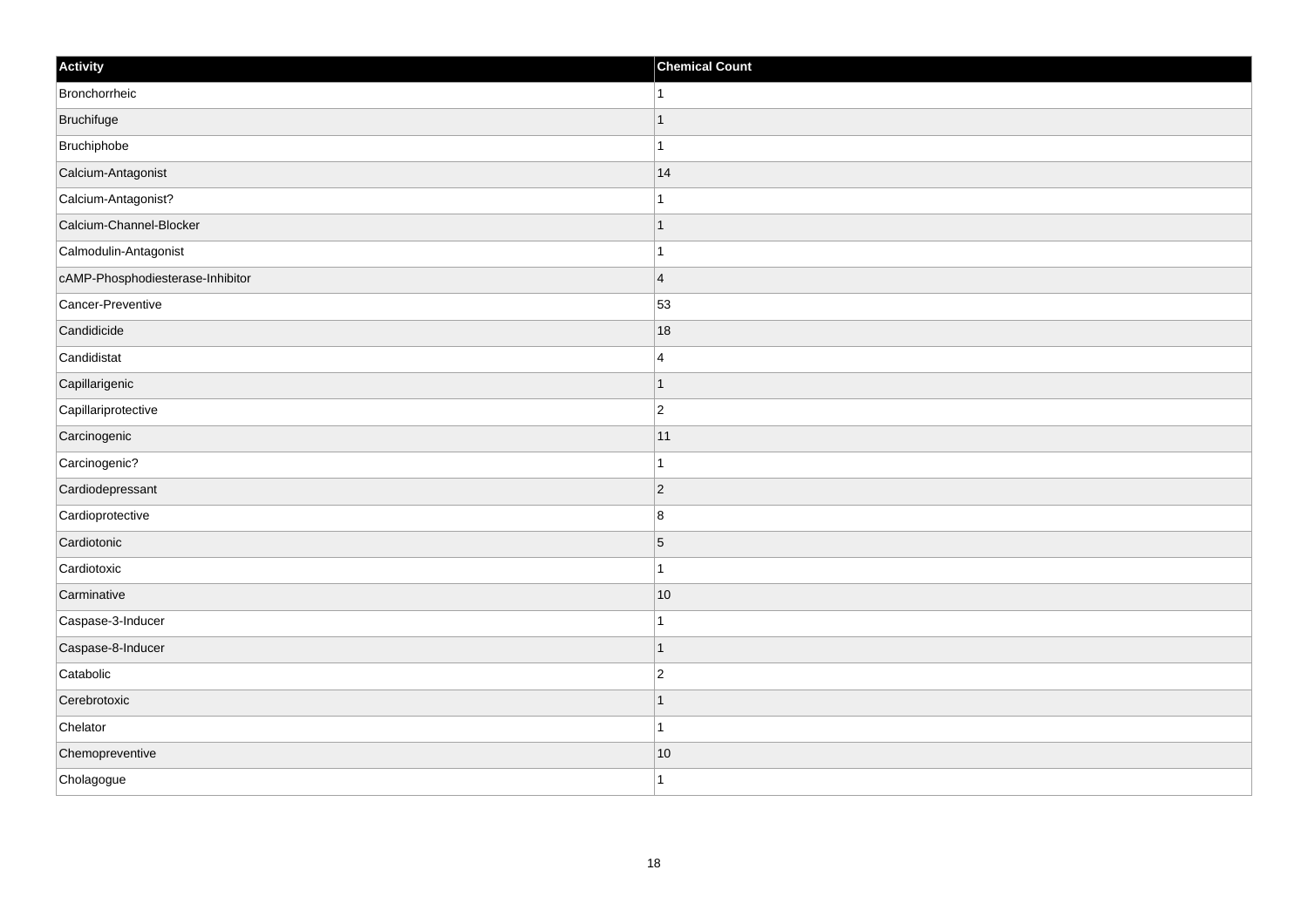| Activity          | <b>Chemical Count</b> |
|-------------------|-----------------------|
| Choleretic        | 15                    |
| Cholesterolytic   | $\overline{1}$        |
| Cicatrizant       | 2                     |
| Ciliotoxic        | 1                     |
| Circulotonic      | $\mathbf 1$           |
| Clastogenic       |                       |
| <b>CNS-Active</b> | $\overline{1}$        |
| CNS-Depressant    | $\bf 8$               |
| CNS-Inhibitor     | -1                    |
| CNS-Stimulant     | $\overline{7}$        |
| <b>CNS-Toxic</b>  | 1                     |
| Co-carcinogenic   |                       |
| Cold-preventive   | $\vert$ 1             |
| Coleoptophile     | $\mathbf{1}$          |
| Collagen-Sparing  | $\mathbf 1$           |
| Collagenic        | $\overline{2}$        |
| Colorant          |                       |
| Comedolytic       |                       |
| COMT-Inhibitor    | $\mathbf{1}$          |
| Congestant        | $\mathbf{1}$          |
| Contraceptive     | $\mathbf 1$           |
| Controlled        | $\mathbf{1}$          |
| Convulsant        | 3                     |
| Copper-Antagonist | $\mathbf{1}$          |
| Copper-Chelator   | $ 2\rangle$           |
| Cosmetic          | $\overline{7}$        |
| Counterirritant   | $\overline{5}$        |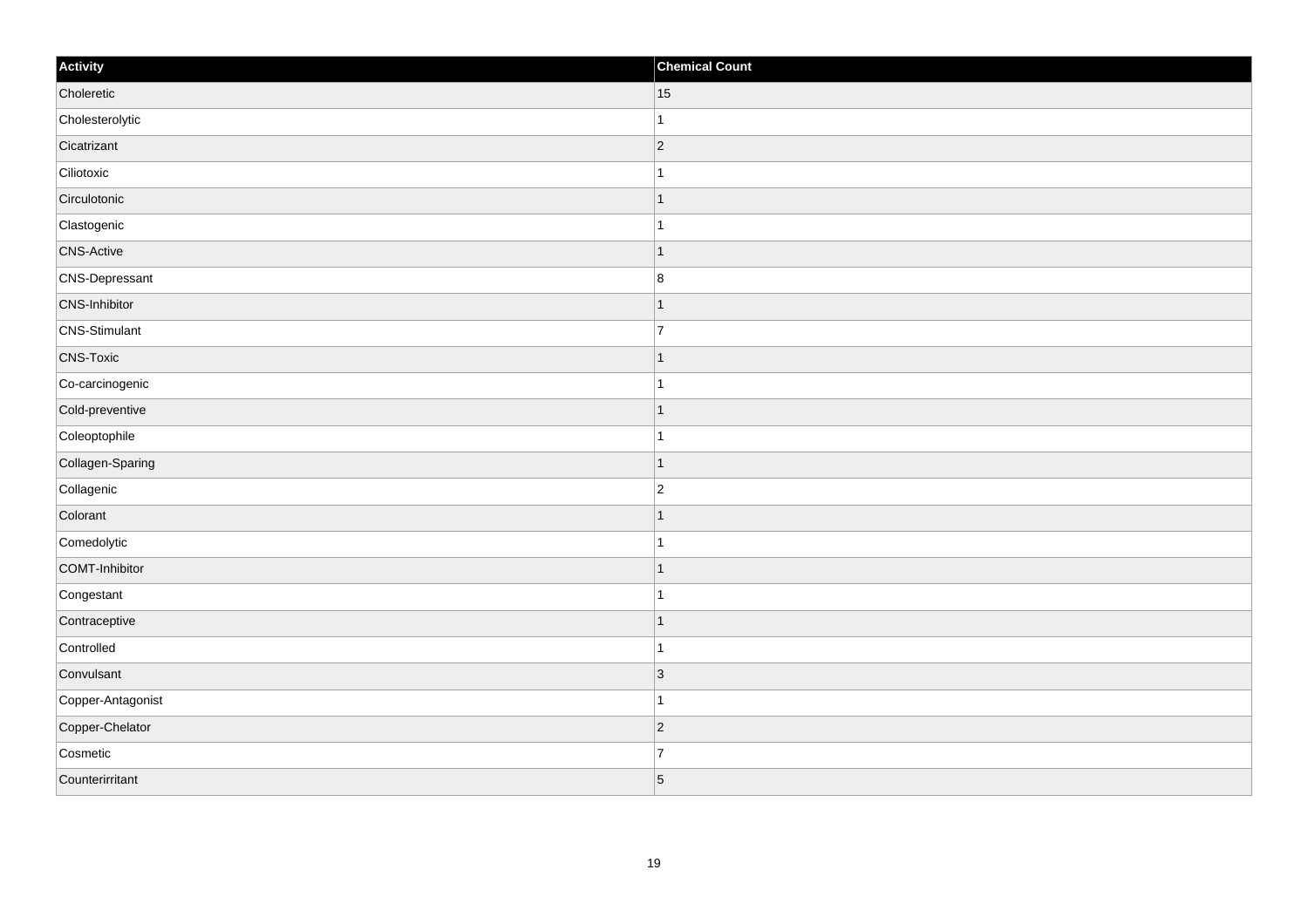| Activity                      | <b>Chemical Count</b> |
|-------------------------------|-----------------------|
| COX-1-Inhibitor               | 5                     |
| COX-2-Inhibitor               | 10                    |
| Culicide                      | 3                     |
| Cyclin-B1-Inhibitor           | $\mathbf{1}$          |
| Cyclin-D1-Inhibitor           | $\mathbf{1}$          |
| Cyclooxygenase-Inhibitor      | $\vert 8$             |
| Cytochrome-P450-1A1-Inhibitor | $\mathbf{1}$          |
| Cytochrome-P450-1A2-Inhibitor | $\mathbf 1$           |
| Cytochrome-P450-Inducer       | 4                     |
| Cytochrome-P450-Inhibitor     | $\mathbf{1}$          |
| Cytochrome-P488-Inducer       | $\mathbf{1}$          |
| Cytoprotective                | $\vert$ 2             |
| Cytotoxic                     | 15                    |
| Decongestant                  | $ 2\rangle$           |
| Decongestant?                 | $\mathbf{1}$          |
| Degranulant                   | $\mathbf{1}$          |
| Deiodinase-Inhibitor          | 4                     |
| Deliriant                     | $\mathbf{1}$          |
| Demulcent                     | $\mathbf{1}$          |
| Dentifrice                    | $\overline{2}$        |
| Deodorant                     | 3                     |
| Dermatitigenic                | 7                     |
| Detoxicant                    | $\vert$ 2             |
| Detoxicant (Alcohol)          | $\mathbf{1}$          |
| Diagnostic                    | $\mathbf{1}$          |
| Diaphoretic                   | $\vert$ 2             |
| Diaphoretic?                  | 3                     |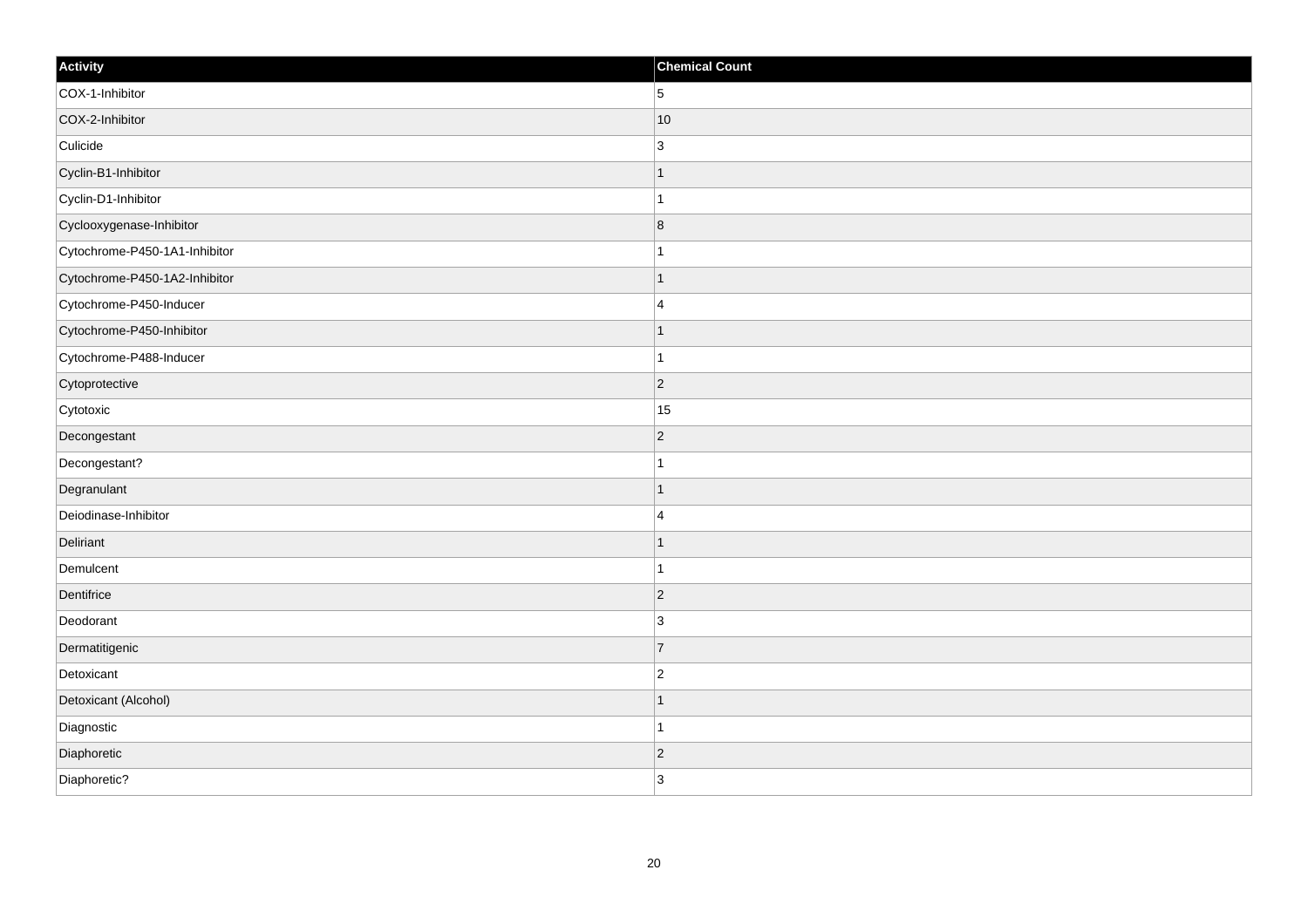| Activity           | <b>Chemical Count</b>    |
|--------------------|--------------------------|
| Differentiator     | $ 3\rangle$              |
| Digestive          |                          |
| Diuretic           | 16                       |
| DNA-Active         | 1                        |
| DNA-Binder         | $\overline{4}$           |
| DNA-Protective     | $\overline{c}$           |
| Dye                | $\vert$ 2                |
| Ecbolic            | 1                        |
| Edemagenic         | $\overline{\phantom{a}}$ |
| Elastase-Inhibitor | $\overline{2}$           |
| Embryotoxic        |                          |
| Emetic             | $\overline{4}$           |
| Emmenagogue        | $\vert$ 2                |
| Enterocontractant  |                          |
| Enterorelaxant     | $\vert 4 \vert$          |
| Enterotoxic        |                          |
| Epileptigenic      | -1                       |
| Ergogenic          | -1                       |
| Essential          | $\vert 8$                |
| Estrogenic         | 11                       |
| Estrogenic?        | $\overline{1}$           |
| Expectorant        | 15                       |
| Febrifuge          |                          |
| Fibrinolytic       | -1                       |
| Fistula-Preventive | 1                        |
| FLavor             | 47                       |
| Fungicide          | 35                       |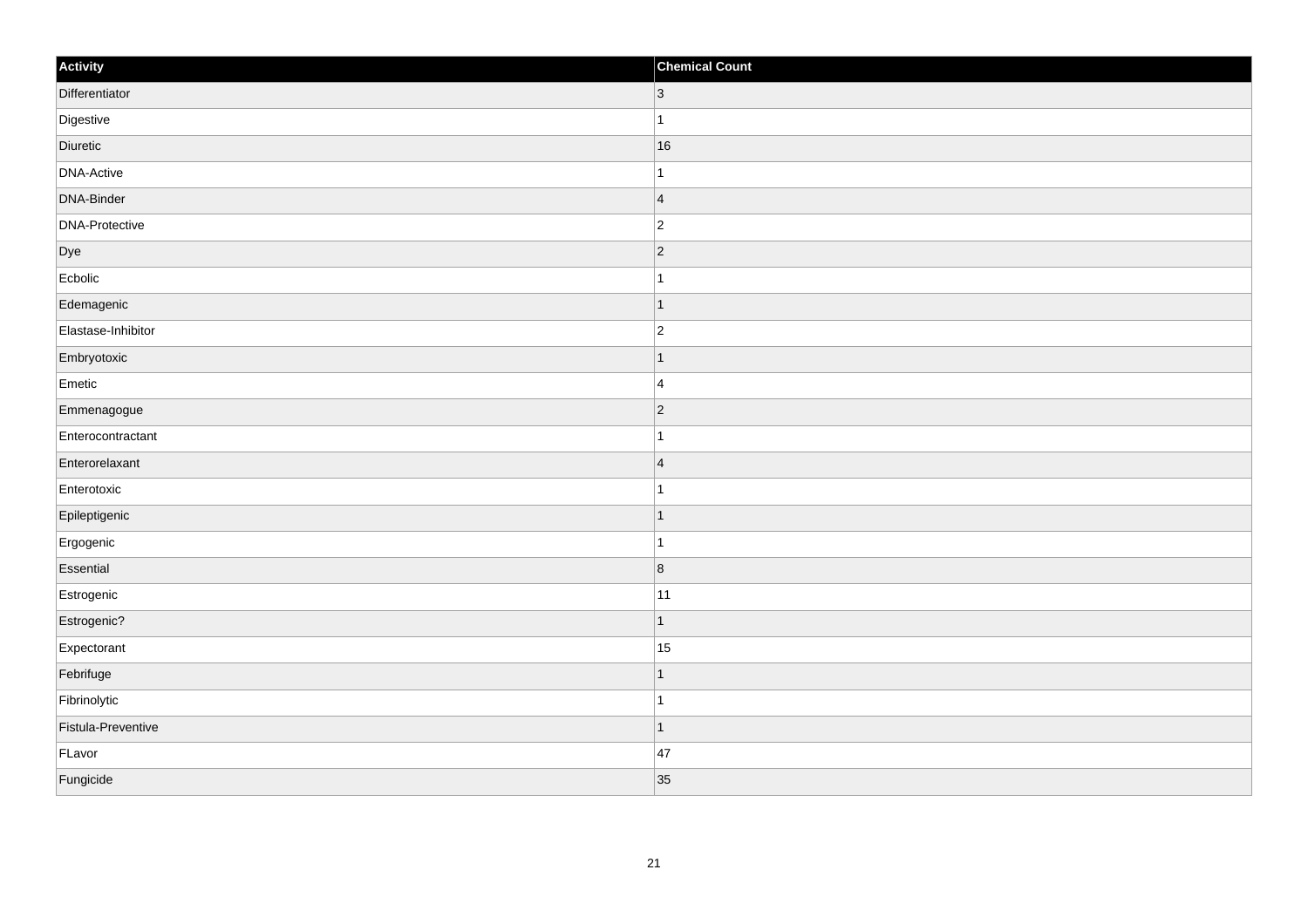| Activity                       | <b>Chemical Count</b> |
|--------------------------------|-----------------------|
| Fungiphilic                    | 1                     |
| Fungistat                      | $\overline{4}$        |
| GABA-nergic                    |                       |
| Gastroirritant                 | $\mathbf 1$           |
| Gastroprotective               | 3                     |
| Gastrosedative                 |                       |
| Gastrostimulant                | $\overline{1}$        |
| Glaucomagenic                  | $\mathbf 1$           |
| Glucosyl-Transferase-Inhibitor | $ 2\rangle$           |
| Glutathionigenic               | 3                     |
| Goitrogenic                    | $\mathbf{1}$          |
| Gonadotrophic                  | $\mathbf 1$           |
| Gram(+)icide                   | $\overline{c}$        |
| Gram(-)icide                   | $\overline{2}$        |
| GST-Inducer                    |                       |
| Hemolytic                      | $\mathbf 1$           |
| Hemostat                       | 3                     |
| Hepatocarcinogenic             | $\overline{4}$        |
| Hepatomagenic                  | $\overline{2}$        |
| Hepatoprotective               | 17                    |
| Hepatoregenerative             | 1                     |
| Hepatotonic                    | $\mathbf{1}$          |
| Hepatotoxic                    | $\overline{3}$        |
| Hepatotropic                   | $\mathbf{1}$          |
| Herbicide                      | 15                    |
| HIF-1alpha-Inhibitor           |                       |
| Histamine-Inhibitor            | $\mathbf{1}$          |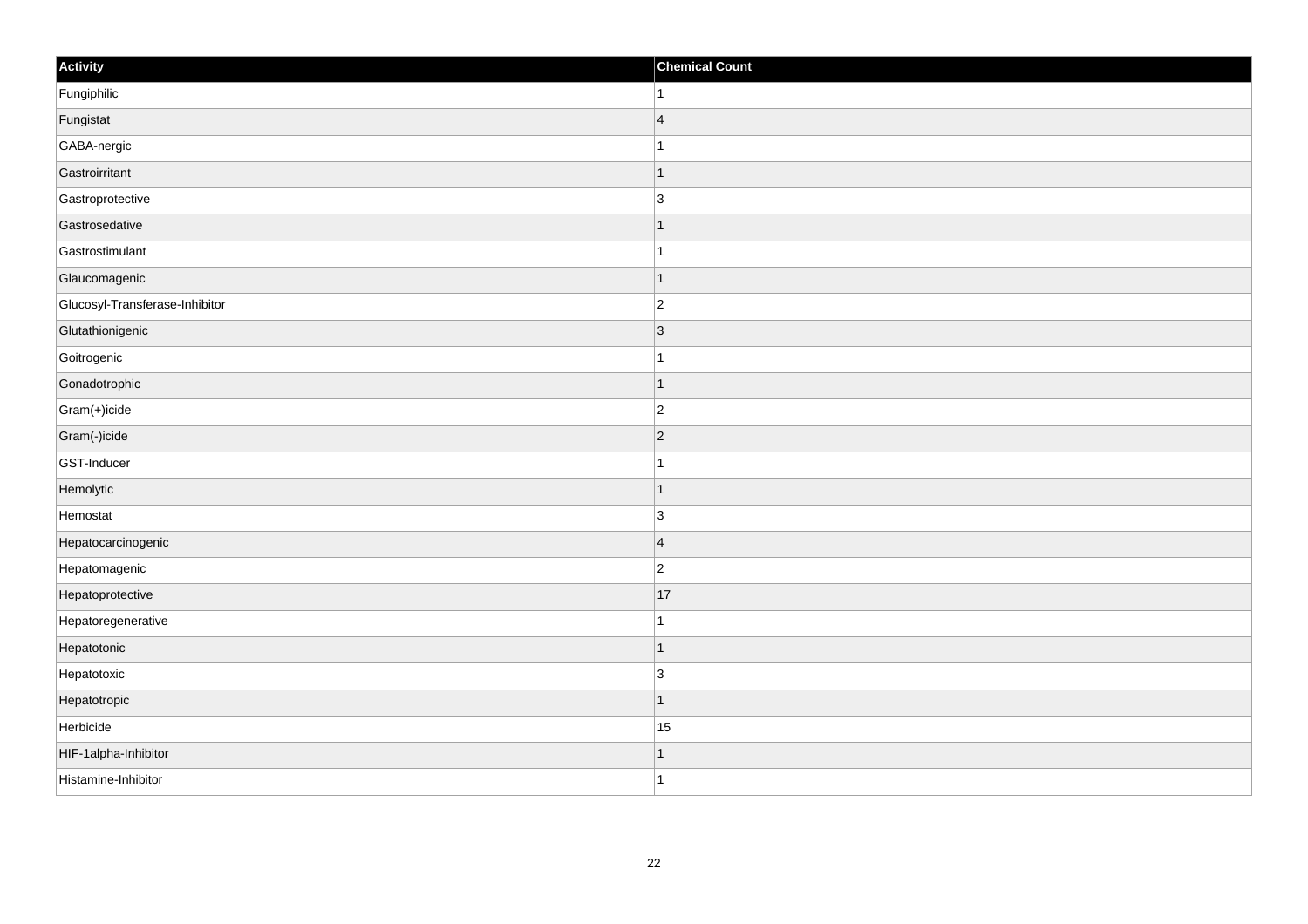| Activity                | <b>Chemical Count</b> |
|-------------------------|-----------------------|
| Histaminic              | $\vert$ 1             |
| HIV-RT-Inhibitor        | $\overline{c}$        |
| Hyaluronidase-Inhibitor | $ 2\rangle$           |
| Hypercholesterolemic    | 1                     |
| Hypertensive            | $\overline{5}$        |
| Hyperthermic            |                       |
| Hypnotic                | $ 2\rangle$           |
| Hypoammonemic           | $\mathbf{1}$          |
| Hypoarginanemic         | $\mathbf 1$           |
| Hypocholesterolemic     | 17                    |
| Hypocholesterolemic?    | 1                     |
| Hypoglycemic            | $\overline{7}$        |
| Hypolipemic             | $\vert$ 1             |
| Hypolipidemic           | $\overline{c}$        |
| Hypotensive             | 16                    |
| Hypothermic             | $\,6$                 |
| Hypouricemic            | $\mathbf 1$           |
| ICAM-1-Inhibitor        | 3                     |
| <b>IKK-Inhibitor</b>    | $ 2\rangle$           |
| Immunomodulator         | $10$                  |
| Immunostimulant         | 8                     |
| Immunosuppressant       | $\overline{c}$        |
| Inflammatory            | 1                     |
| Inhalant                | $\mathbf{1}$          |
| iNOS-Inhibitor          | $\overline{4}$        |
| Inotropic               | $\overline{3}$        |
| Insect-attractant       | $\mathbf 1$           |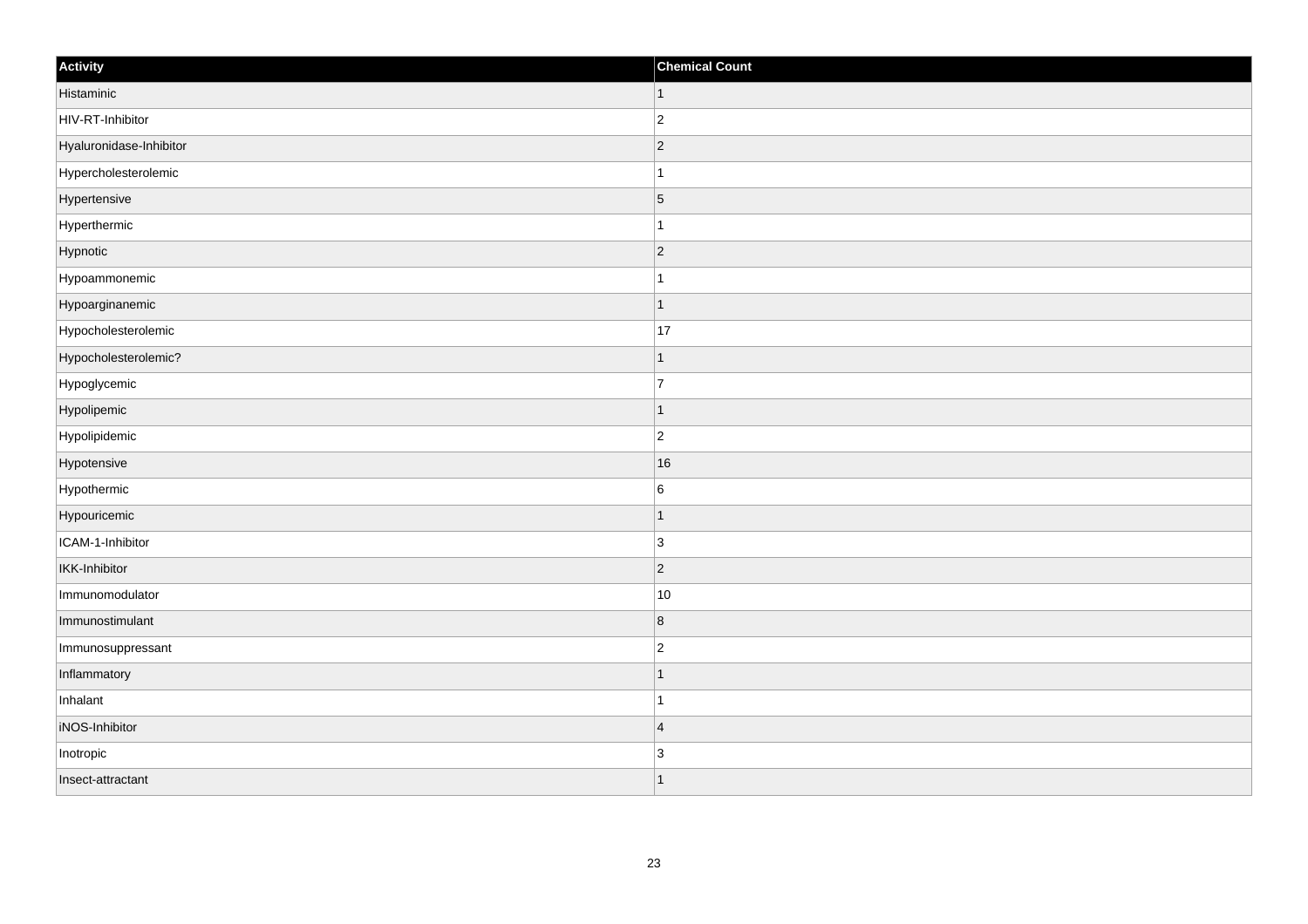| Activity                           | <b>Chemical Count</b>    |
|------------------------------------|--------------------------|
| Insect-Repellent                   | $\overline{2}$           |
| Insecticide                        | 19                       |
| Insectifuge                        | 27                       |
| Insectiphile                       | $\sqrt{5}$               |
| Insulinase-Inhibitor               | 1                        |
| Insulinogenic                      | $\vert 3 \vert$          |
| Insulinotonic                      | -1                       |
| Interferon-Synergist               | -1                       |
| Interferonogenic                   |                          |
| Interleukin-6-Inhibitor            | $\vert$ 3                |
| Iodothyronine-Deiodinase-Inhibitor | $\overline{2}$           |
| Irritant                           | 26                       |
| JNK-Inhibitor                      | -1                       |
| Juvabional                         | $\overline{5}$           |
| Keratitigenic                      |                          |
| Lactagogue                         | $\overline{\phantom{a}}$ |
| Larvicide                          | $\vert 6 \vert$          |
| Larvistat                          | $\vert$ 2                |
| Laxative                           | $\overline{5}$           |
| Leptingenic                        | -1                       |
| Leucocytogenic                     | $\overline{3}$           |
| Leukotriene-Inhibitor              | $\overline{ }$           |
| Lipolytic                          |                          |
| Lipotropic                         | 1                        |
| Lipoxygenase-Inhibitor             | 13                       |
| Lithogenic                         |                          |
| Litholytic                         | -1                       |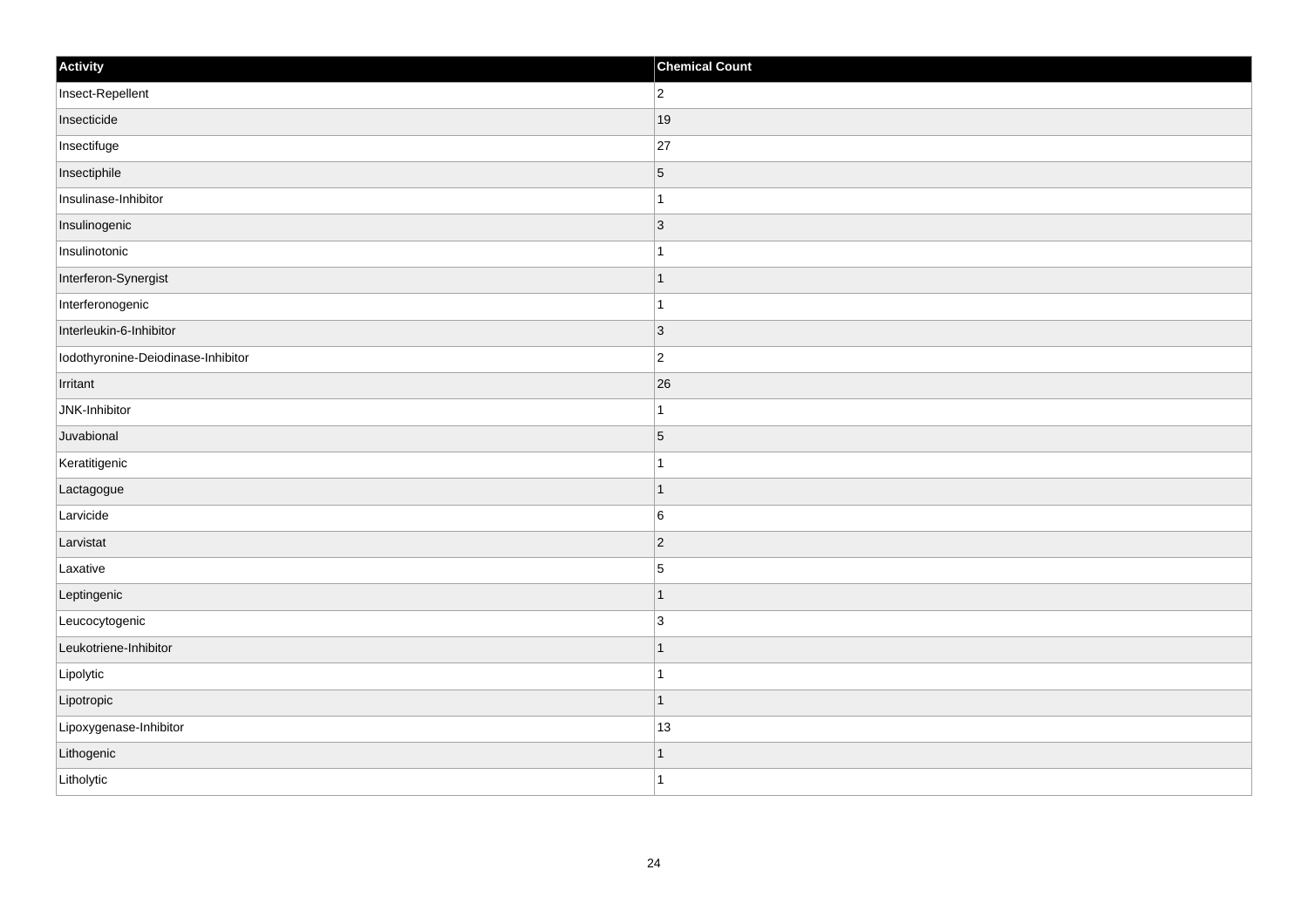| Activity                    | <b>Chemical Count</b> |
|-----------------------------|-----------------------|
| Lubricant                   | $ 2\rangle$           |
| Lyase-Inhibitor             |                       |
| MAO-A-Inhibitor             | $\mathbf 1$           |
| MAO-Inhibitor               | 3                     |
| MAPK-Inhibitor              | $\overline{2}$        |
| Mast-Cell-Stabilizer        |                       |
| Metal-Chelator              | $\mathbf 1$           |
| Metal-Chelator (Copper)     | $\mathbf{1}$          |
| Metalloproteinase-Inhibitor | $ 2\rangle$           |
| Metastatic                  | $\mathbf{1}$          |
| Microvasculokinetic         | $ 2\rangle$           |
| MMP-9-Inhibitor             | 3                     |
| Molluscicide                | $\mathbf 1$           |
| Monoamine-Precursor         | $\overline{c}$        |
| Mosquitocide                | 1                     |
| Mosquitofuge                | $ 2\rangle$           |
| Motor-Depressant            | $\overline{7}$        |
| Motor-Stimulant             | -1                    |
| Mucogenic                   | $ 2\rangle$           |
| Mucolytic                   | $\overline{c}$        |
| Musculotropic               | $\overline{4}$        |
| Mutagenic                   | $\bf 8$               |
| Mycobactericide             | -1                    |
| Myoprotective               | $\mathbf{1}$          |
| Myorelaxant                 | 16                    |
| NADH-Oxidase-Inhibitor      | $\overline{c}$        |
| Narcotic                    | $ 2\rangle$           |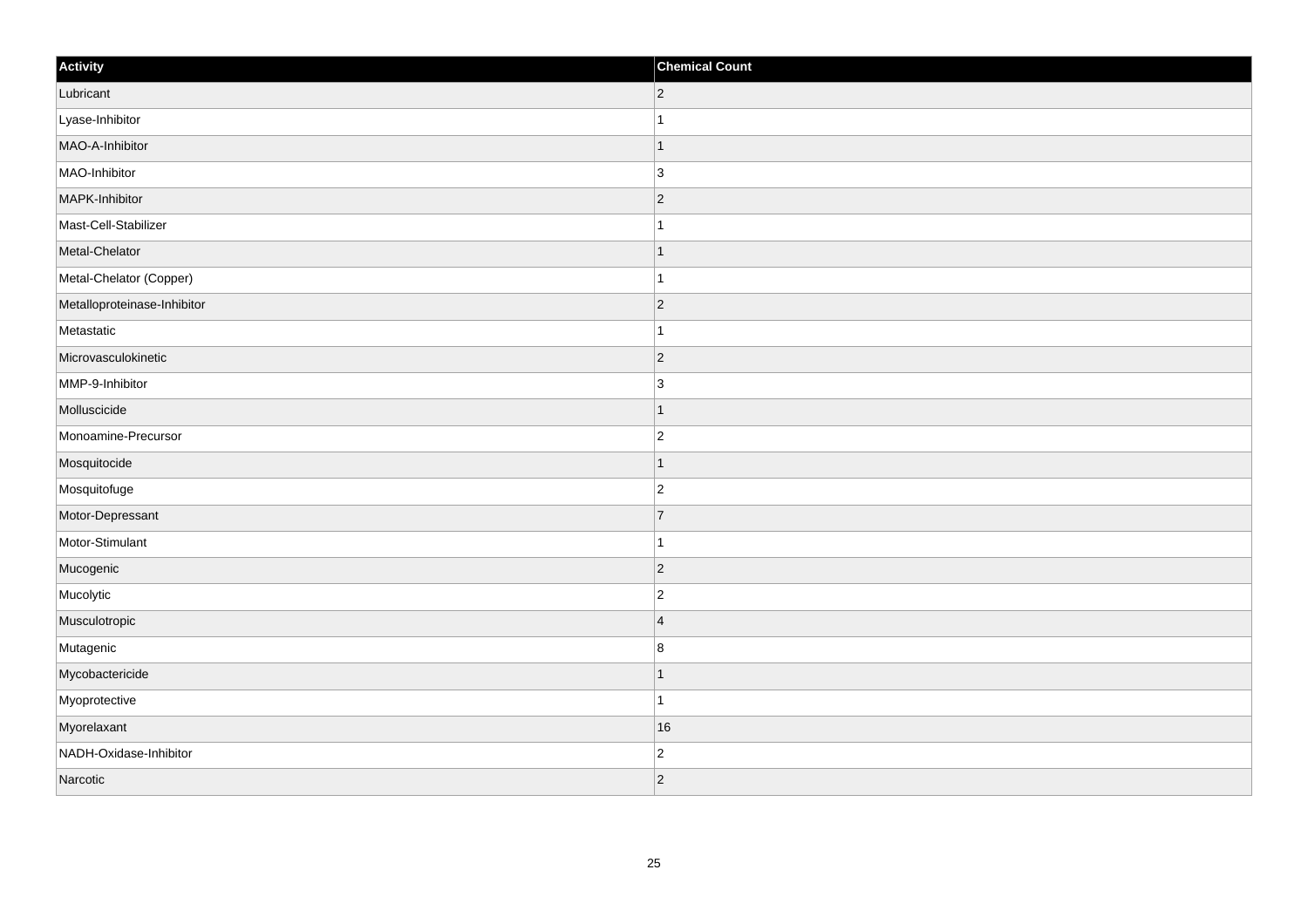| Activity                          | <b>Chemical Count</b> |
|-----------------------------------|-----------------------|
| Natriuretic                       | $\vert$ 1             |
| Nematicide                        | 27                    |
| Nematistat                        | 1                     |
| NEP-Inhibitor                     | $ 2\rangle$           |
| Nephroprotective                  | $\overline{1}$        |
| Neurodepressant                   | -1                    |
| Neuroexcitant                     | $\mathbf{1}$          |
| Neurogenic                        | $\mathbf 1$           |
| Neuroinhibitor                    |                       |
| Neuropathogenic                   | $\mathbf{1}$          |
| Neuroprotective                   | $\overline{4}$        |
| Neurotoxic                        | $\overline{4}$        |
| Neurotransmitter                  | $\overline{1}$        |
| NF-kB-Inhibitor                   | 6                     |
| NO-Genic                          | $\overline{c}$        |
| NO-Inhibitor                      | $\overline{4}$        |
| NO-Scavenger                      | 1                     |
| NO-Synthase-Inhibitor             | $ 2\rangle$           |
| Nociceptive                       | 1                     |
| Nodulation-Signal                 | $\vert$ 1             |
| Occuloirritant                    | $\mathbf{1}$          |
| Ornithine-Decarboxylase-Inhibitor | $\,$ 6 $\,$           |
| Osteogenic                        | $\overline{1}$        |
| Osteolytic                        | $\mathbf 1$           |
| Oviposition-Stimulant             | $\overline{c}$        |
| Ovulant                           | $\mathbf 1$           |
| Oxidant                           | $ 2\rangle$           |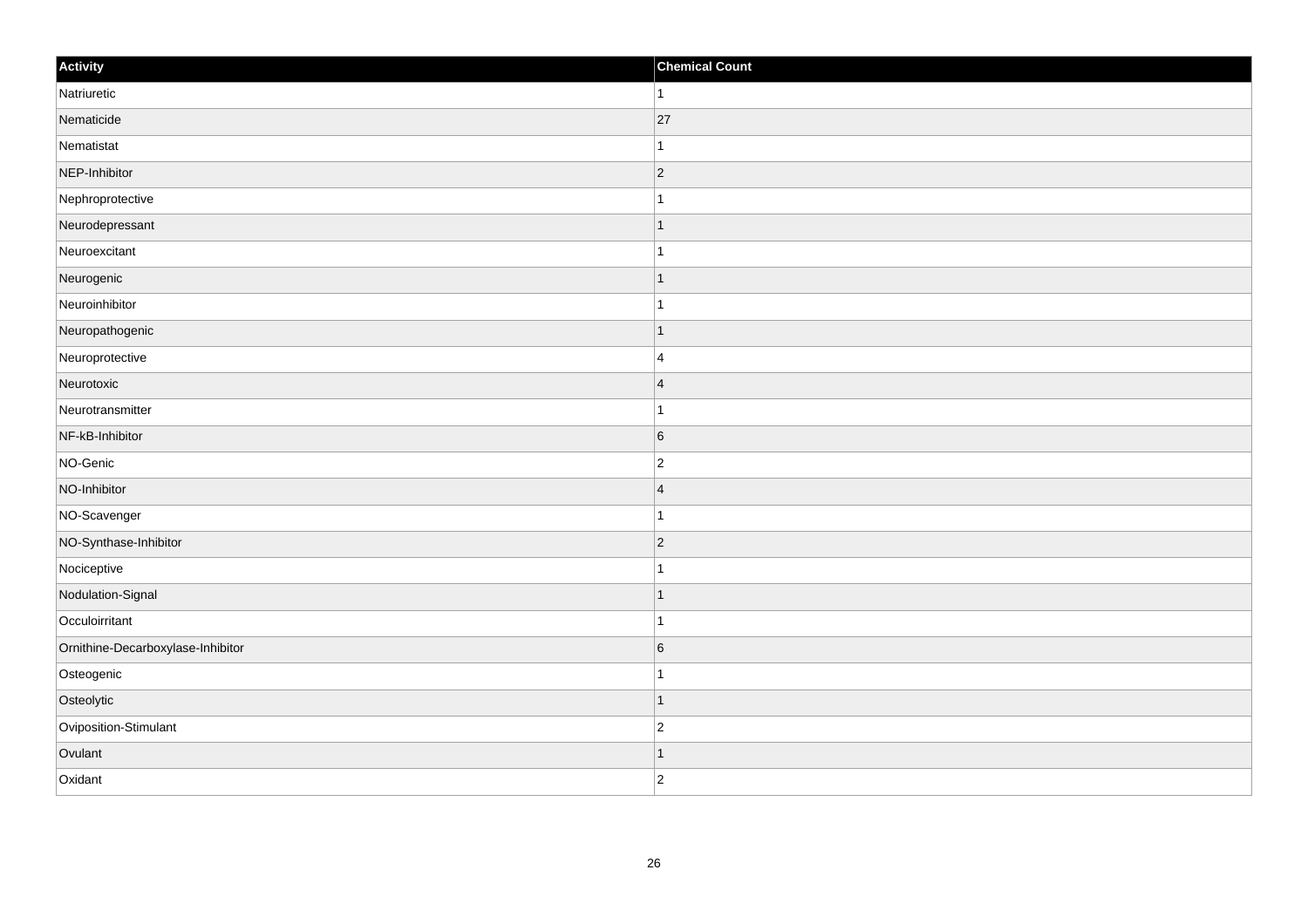| Activity                      | <b>Chemical Count</b> |
|-------------------------------|-----------------------|
| Ozone-Scavenger               | $\vert$ 1             |
| P21-Inducer                   |                       |
| P450-2B1-Inhibitor            | $\overline{5}$        |
| P450-Inducer                  | $\overline{5}$        |
| P450-Inhibitor                |                       |
| PAF-Inhibitor                 | $\overline{c}$        |
| Paralytic                     | -1                    |
| Pediculicide                  | $\overline{c}$        |
| Percutaneostimulant           |                       |
| Perfume                       | $\overline{2}$        |
| Perfumery                     | 47                    |
| Peristaltic                   |                       |
| Pesticide                     | 75                    |
| PGE2-Inhibitor                | 1                     |
| Phagocytotic                  | $\vert$ 2             |
| Pheromonal                    |                       |
| Pheromone                     |                       |
| Phospholipase-Inhibitor       |                       |
| Photosensitizer               | -1                    |
| Piscicide                     | $\overline{2}$        |
| Pituitary-Stimulant           |                       |
| PKC-Inhibitor                 |                       |
| Plasmodicide                  |                       |
| Polyamine-Synthesis-Inhibitor |                       |
| Potassium-Sparing             |                       |
| Progestational                | -1                    |
| Prolactinogenic               |                       |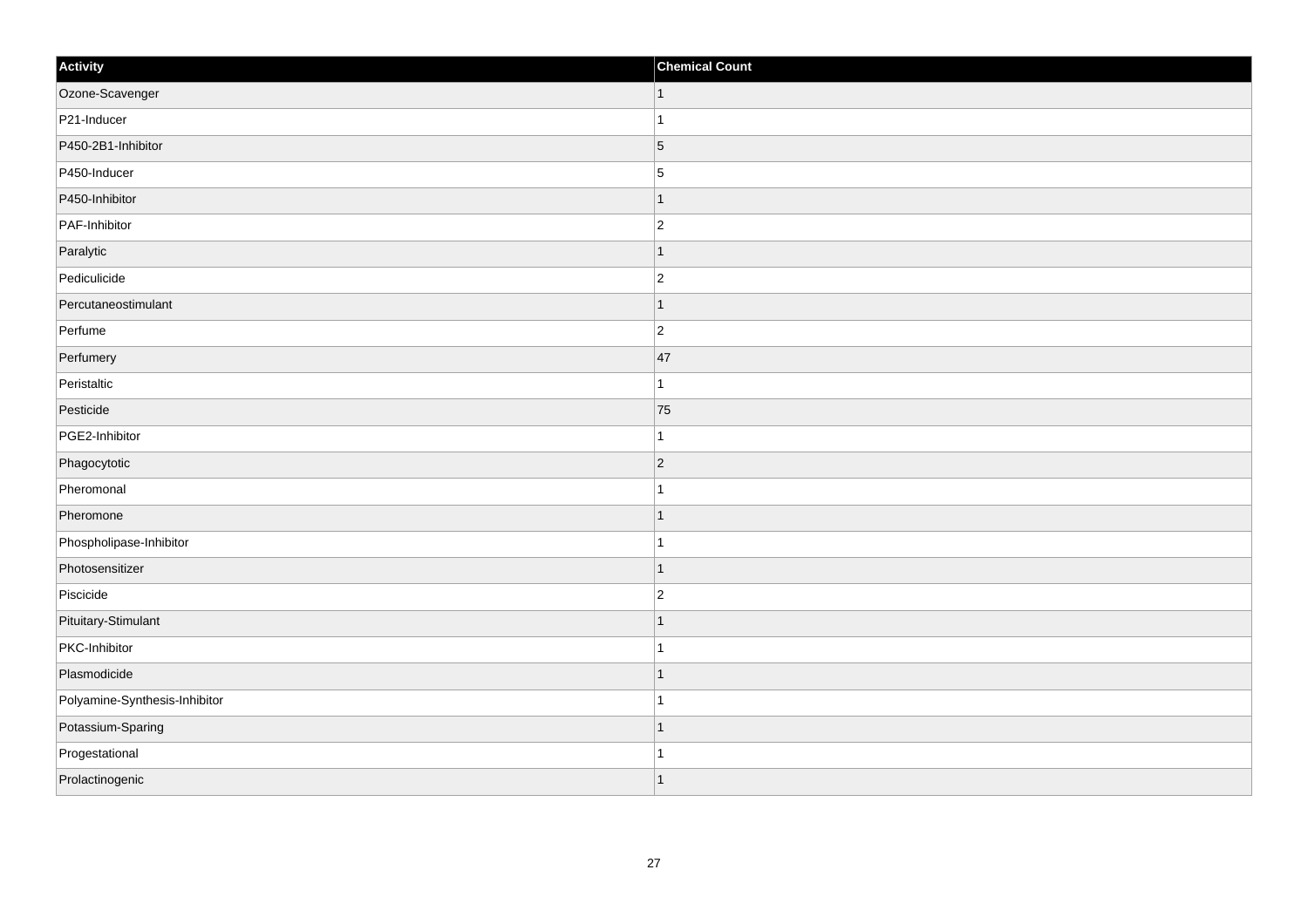| Activity                           | <b>Chemical Count</b> |
|------------------------------------|-----------------------|
| Proliferant                        | $ 2\rangle$           |
| Prooxidant                         | $\overline{4}$        |
| Propecic                           | 4                     |
| Prostaglandigenic                  | $ 2\rangle$           |
| Prostaglandin-Inhibitor            | $\mathbf{1}$          |
| Prostaglandin-Synthesis-Inhibitor  | $\overline{5}$        |
| Prostaglandin-Synthetase-Inhibitor | $\mathbf{1}$          |
| Prostatitigenic                    | $\mathbf{1}$          |
| Protease-Inhibitor                 | $\overline{1}$        |
| Protein-Kinase-C-Inhibitor         | $\vert$ 3             |
| Protisticide                       | 5                     |
| Psychoactive                       | $ 2\rangle$           |
| Psychotropic                       | $\vert$ 1             |
| PTK-Inhibitor                      | $\vert 3 \vert$       |
| Quinone-Reductase-Inducer          | 4                     |
| Radioprotective                    | $\vert 4$             |
| Refrigerant                        | $\mathbf{1}$          |
| Renoirritant                       | $\mathbf{1}$          |
| Respirainhibitor                   | $\mathbf{1}$          |
| Respirastimulant                   | $\mathbf{1}$          |
| Roborant                           | $\mathbf{1}$          |
| Rubefacient                        | $\vert 4$             |
| Schizophrenigenic                  | $\mathbf{1}$          |
| Secretogogue                       | $\overline{2}$        |
| Secretolytic                       | $ 2\rangle$           |
| Sedative                           | 31                    |
| Serotoninergic                     | $ 2\rangle$           |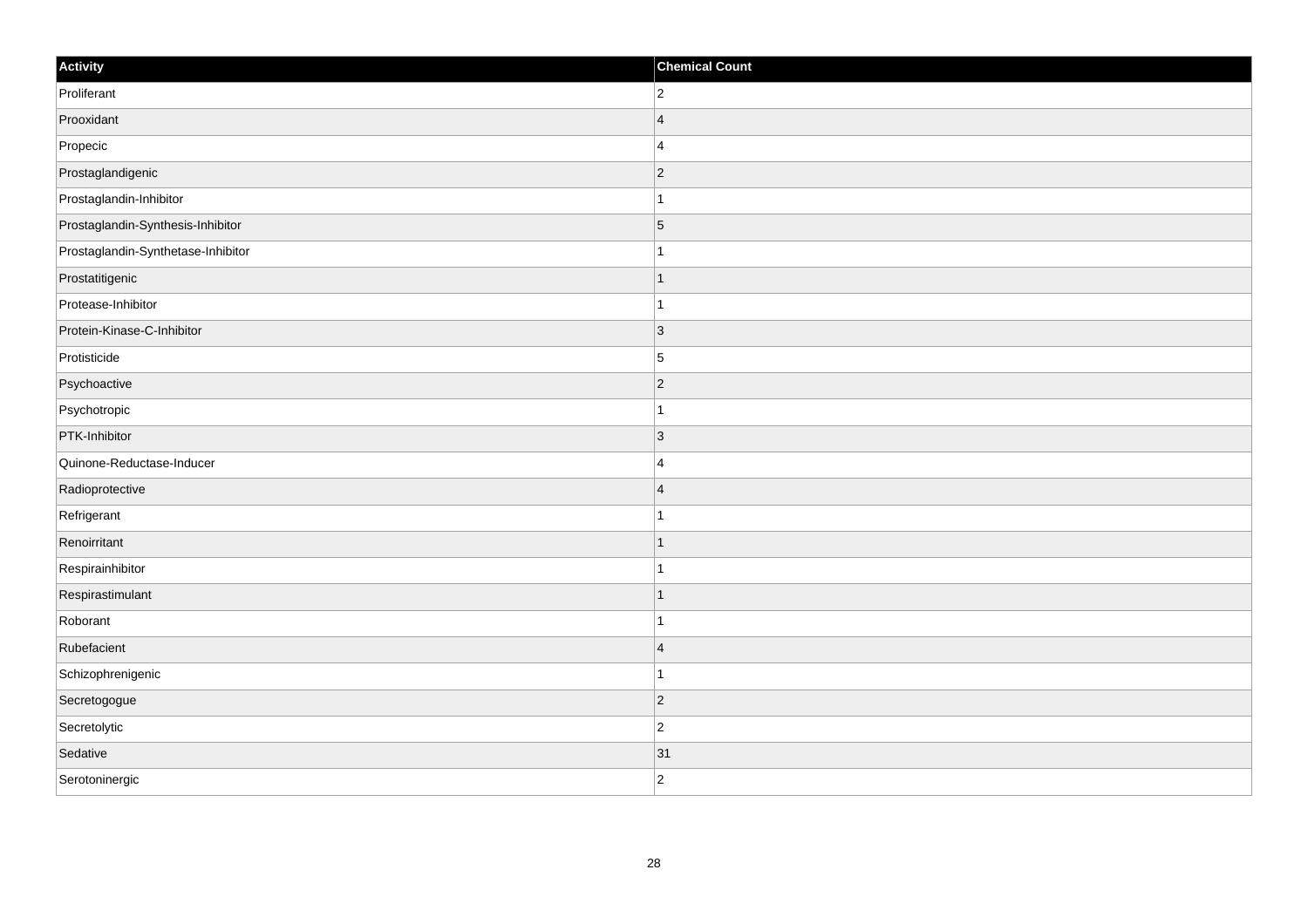| Activity                         | <b>Chemical Count</b> |
|----------------------------------|-----------------------|
| Soap                             | $\mathbf{1}$          |
| Sodium-Sparing                   | $\mathbf{1}$          |
| Spasmogenic                      | $6\overline{6}$       |
| Spasmolytic                      | $\mathbf{1}$          |
| Spermicide                       | $\vert 3 \vert$       |
| Spermigenic                      | $\vert$ 2             |
| Sprout-Inhibitor                 | $\mathbf{1}$          |
| Stimulant                        | $\mathbf{1}$          |
| Stomachic                        | $\overline{1}$        |
| Succinoxidase-Inhibitor          | $\mathbf{1}$          |
| Sunscreen                        | $\overline{7}$        |
| Suppository                      | 1                     |
| Surfactant                       | $\mathbf{1}$          |
| Sweetener                        | $\overline{2}$        |
| Sympathomimetic                  | $\overline{1}$        |
| Teratogenic                      | $\mathbf{1}$          |
| Teratologic                      | $\vert$ 2             |
| Termiticide                      | 5                     |
| Termitifuge                      | $ 2\rangle$           |
| Testosterone-Hydroxylase-Inducer | $\overline{1}$        |
| Testosterone-Inducer             | $\overline{1}$        |
| Testosteronigenic                | $\mathbf{1}$          |
| Thymoprotective                  | $\overline{1}$        |
| TNF-alpha-Inhibitor              | 5                     |
| TOPO-2-Inhibitor                 | $\mathbf{1}$          |
| Topoisomerase-I-Inhibitor        | 4                     |
| Topoisomerase-II-Inhibitor       | $\overline{5}$        |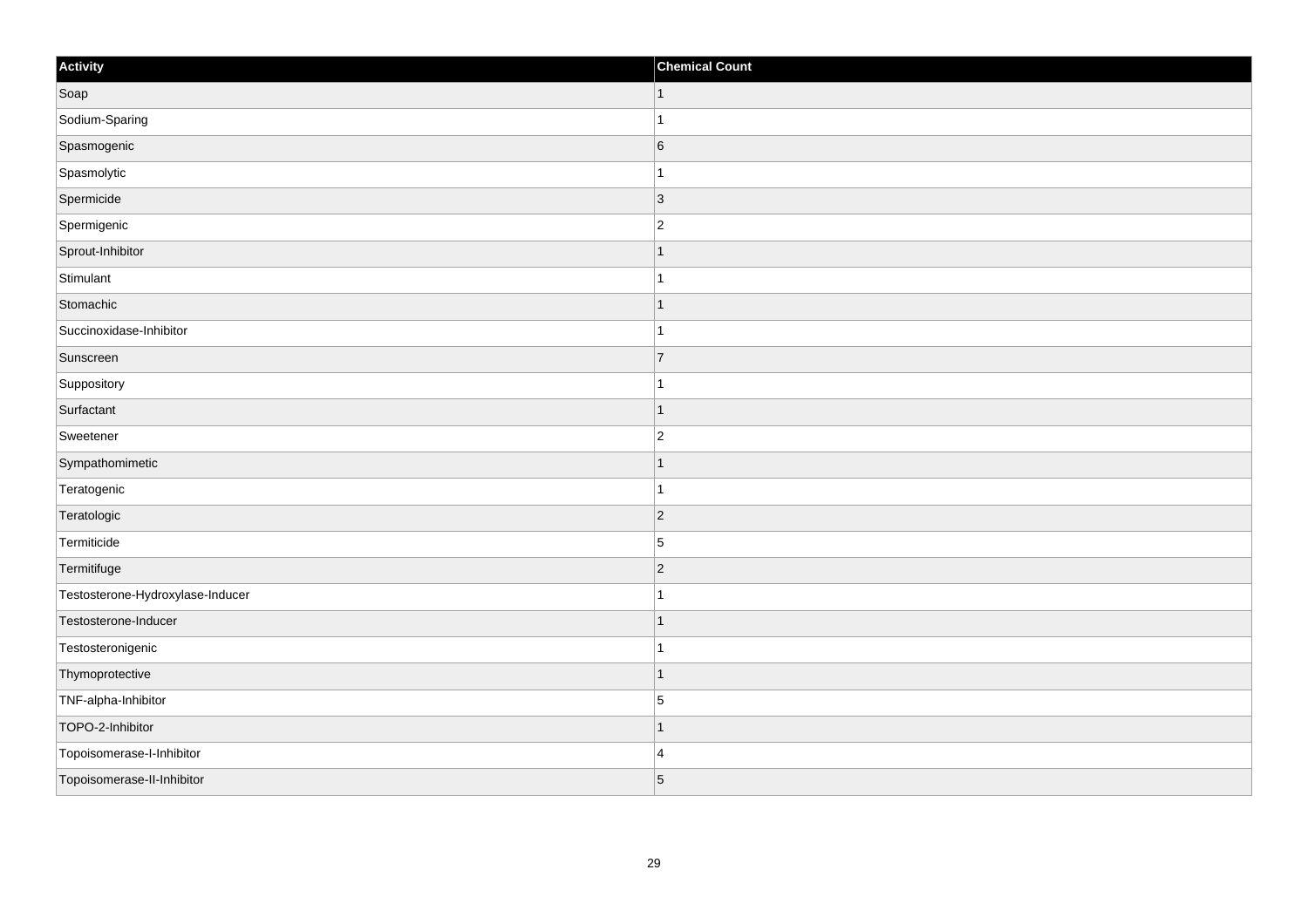| Activity                  | <b>Chemical Count</b> |
|---------------------------|-----------------------|
| Toxic                     | $\overline{4}$        |
| Tracheorelaxant           | $ 2\rangle$           |
| Tranquilizer              | $\overline{5}$        |
| Transdermal               | $\overline{7}$        |
| Tremorigenic              | $\mathbf{1}$          |
| Trichomonicide            | 15                    |
| Trichomonistat            | $\overline{c}$        |
| Trypanocide               | $\overline{2}$        |
| Trypsin-Enhancer          |                       |
| Tumor-Promoter            | 3                     |
| Tumorigenic               | $\overline{3}$        |
| Tyrosinase-Inhibitor      | $\vert 5 \vert$       |
| Tyrosine-Kinase-Inhibitor | $\mathbf{1}$          |
| Ubiquiot                  | $ 2\rangle$           |
| Ulcerogenic               | 3                     |
| Uricosuric                | $ 2\rangle$           |
| Urinary-Acidulant         | $\mathbf 1$           |
| Urinary-Antiseptic        | 1                     |
| Urine-Acidifier           | $\mathbf{1}$          |
| Urine-Deodorant           | 1                     |
| Uterorelaxant             | $\mathbf{1}$          |
| Uterotonic                | $\vert$ 1             |
| Uterotrophic              | $ 2\rangle$           |
| UV-Screen                 | $ 2\rangle$           |
| Varroacide                | $\overline{3}$        |
| Vasoactive                | 1                     |
| Vasodilator               | 14                    |